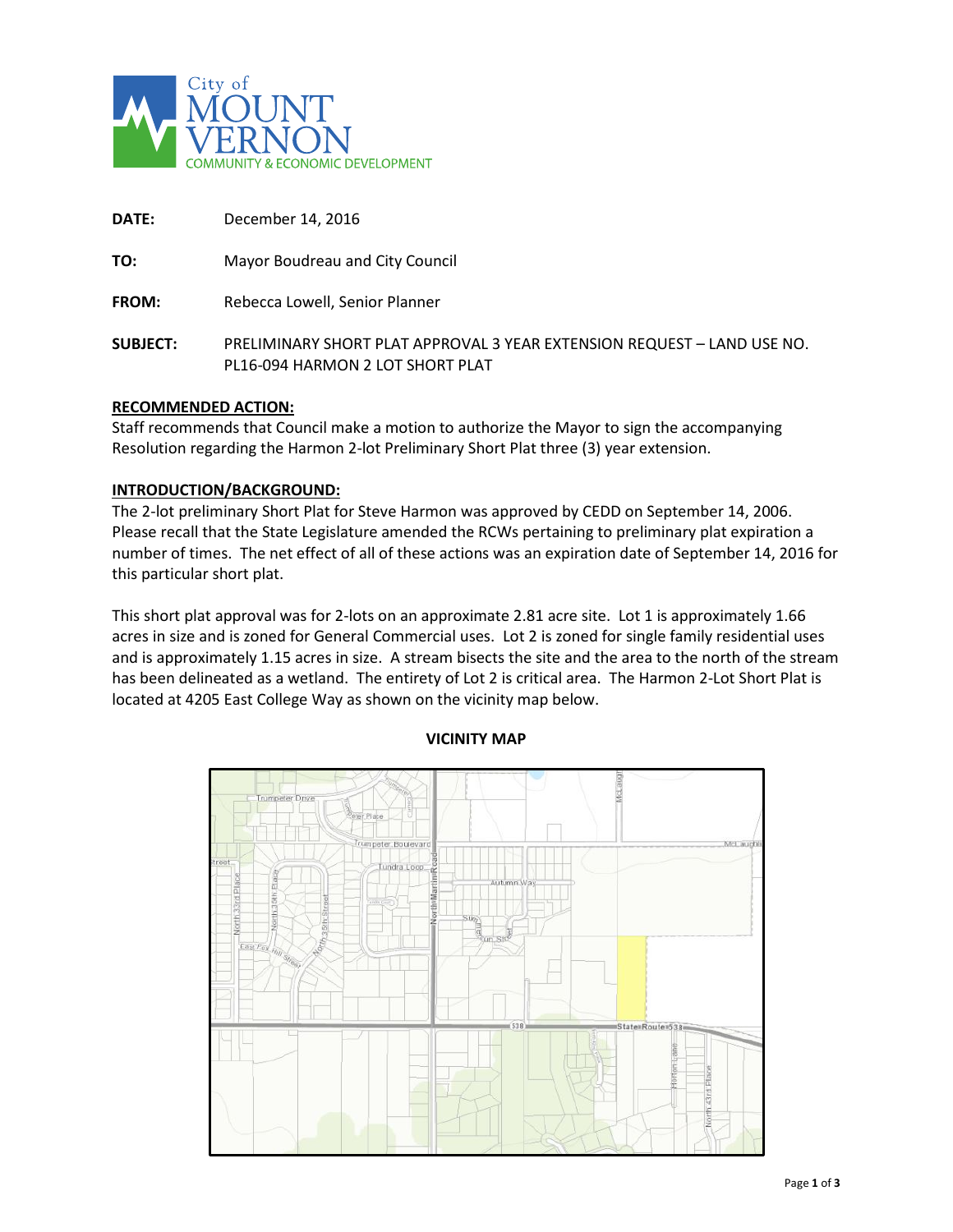The following table summarizes the physical characteristics of the roads, critical areas, and stormwater facilities that the applicant has, or plans to, install/construct and compares these facilities to what would be required with currently adopted codes.

# **TABLE 1.1:**

|                                         | <b>EXISTING INFRASTRUCTURE</b><br><b>CONSTRUCTED/INSTALLED AND</b><br><b>BUFFERS OBSERVED</b>                                                                                                                                                                                                                                                                                                                                                     |               | <b>CURRENT CODE REQUIREMENTS</b>                                                                                                                                                                                                                                                                                                                                                                                                                                                                                                         |
|-----------------------------------------|---------------------------------------------------------------------------------------------------------------------------------------------------------------------------------------------------------------------------------------------------------------------------------------------------------------------------------------------------------------------------------------------------------------------------------------------------|---------------|------------------------------------------------------------------------------------------------------------------------------------------------------------------------------------------------------------------------------------------------------------------------------------------------------------------------------------------------------------------------------------------------------------------------------------------------------------------------------------------------------------------------------------------|
|                                         |                                                                                                                                                                                                                                                                                                                                                                                                                                                   |               |                                                                                                                                                                                                                                                                                                                                                                                                                                                                                                                                          |
| <b>College Way</b>                      | Frontage improvements will be<br>required to conform to the adjacent<br>existing fully improved portions of<br>College Way.                                                                                                                                                                                                                                                                                                                       | requirements. | The approved requirements are the<br>same as or exceed current                                                                                                                                                                                                                                                                                                                                                                                                                                                                           |
|                                         |                                                                                                                                                                                                                                                                                                                                                                                                                                                   |               |                                                                                                                                                                                                                                                                                                                                                                                                                                                                                                                                          |
| <b>Internal Plat</b><br><b>Driveway</b> | Access to the north lot shall be<br>provided by an easement through the<br>southern lot.                                                                                                                                                                                                                                                                                                                                                          | requirements. | The approved requirements are the<br>same as or exceed current                                                                                                                                                                                                                                                                                                                                                                                                                                                                           |
|                                         |                                                                                                                                                                                                                                                                                                                                                                                                                                                   |               |                                                                                                                                                                                                                                                                                                                                                                                                                                                                                                                                          |
| Critical Areas-<br>Stream:              | A stream bisects the site and the<br>entire northwestern portion of the<br>property (designated as Lot 2) is<br>wetland. The wetland designation<br>would preclude any development of<br>the lot unless the applicant wishes<br>to apply for the requisite federal,<br>state and local permits to develop<br>any portion of this area. The short<br>plat shows the approved wetland<br>and stream buffers of 25 feet and 50<br>feet respectively. |               | The City's current code would require<br>the buffers on the wetlands and stream<br>to be significantly larger than those<br>identified on the short plat. Lot 2<br>continues to be undevelopable in its<br>current condition without the required<br>federal, state and local permits to allow<br>any wetland fill. The approved buffers<br>already include portions of the site that<br>have already been developed.<br>Increasing the buffer width would only<br>further encroach into the already<br>developed areas of the property. |
|                                         |                                                                                                                                                                                                                                                                                                                                                                                                                                                   |               |                                                                                                                                                                                                                                                                                                                                                                                                                                                                                                                                          |
| <b>Stormwater</b><br><b>Facilities:</b> | No stormwater improvements were<br>required for the short plat. It is<br>assumed that any additional<br>development on the property will be<br>subject to current stormwater<br>requirements.                                                                                                                                                                                                                                                     | occurs.       | The approved requirements are for<br>compliance with current stormwater<br>requirements at the time development                                                                                                                                                                                                                                                                                                                                                                                                                          |

The applicant indicates that the project has not been able to move forward due to economic conditions and unknown status/plans for the neighboring property. They are hopeful that in the next three years some action can be taken that resolves the adjacent zoning and that the short plat process can be completed. The applicant currently estimates that the construction costs for the proposal are approximately \$250,000.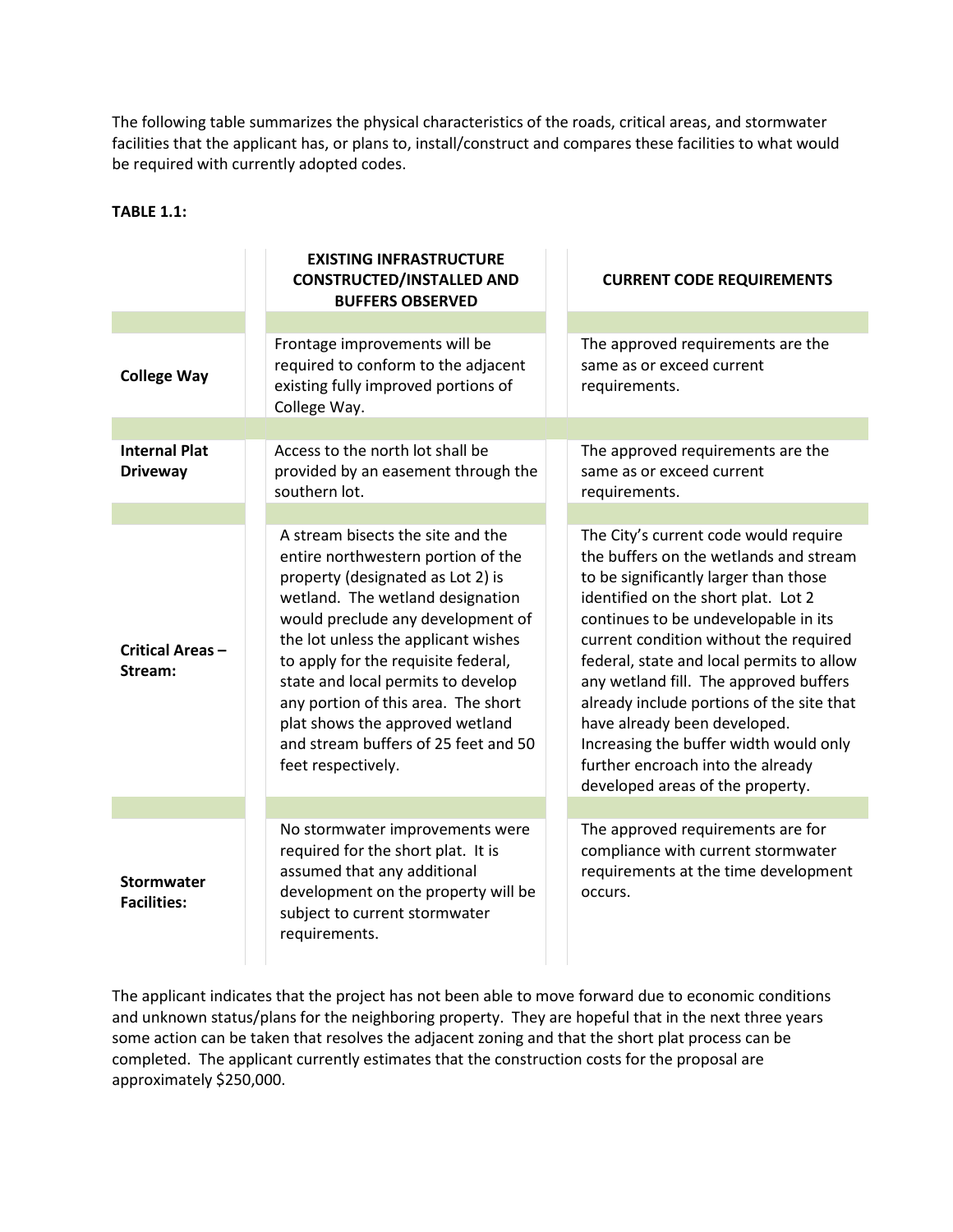# **FINDINGS:**

In June of 2015, City Council approved Ordinance 3651 that provides a way for preliminary plat approvals to be extended for either one or three years – with conditions. The part of Ordinance 3651 that allows Hansell Mitzel, LLC to request a three-year preliminary plat extension reads as follows:

# *MVMC 16.08.060:*

*C. If the developer fails to receive final approval within the timeframes outlined with the above listed subsections A or B the preliminary plat approval shall expire unless one of the following requests are submitted to the CEDD and approved by City Council through a Type V process.*

*2. An applicant who files a written request to the office of the Community & Economic Development Department may be granted no more than a three-year extension for preliminary plat approvals granted on or before December 31, 2010. There shall be allowed only one three year extension; and this extension shall not be combined with the one year extension allowed within sub-section (1), above. In granting this extension a development agreement consistent with the requirements of RCW 36.70B.170 shall be prepared and approved by the City Council. In granting this extension the Council can require that a development comply with any of the development regulations in effect at the time the extension is requested should these regulations be different than the ones the development is vested to.* 

As outlined within Table 1.1 above, staff notes that the development regulations that this plat was vested to are different than the regulations in place in 2016. Staff is recommending that the Council not require this development to comply with development regulations that are different than the ones that this project was originally vested to for the following reasons:

- 1. The majority of the required improvements are consistent with the current requirements and would occur at the time of development of the developable lot.
- 2. The southern lot is currently partially developed and the approved critical area buffers extend in to developed portions of the site. The current buffers would extend further onto the already developed portion resulting in an unfeasible and impractical situation.

## **RECOMMENDATION:**

Council move to authorize the Mayor to sign the accompanying Resolution that will extend the preliminary short plat expiration period for three (3) years (i.e., from September 14, 2016 to September 16, 2019) for the Harmon 2-Lot Preliminary Short Plat, LU06-057.

## **ATTACHED:**

- Proposed Resolution for Council Consideration
- Proposed Development Agreement
	- o Exhibit A: Legal Description of the overall property
	- o Exhibit B: Harmon 2 Lot short plat map
	- o Exhibit C: Short Plat Approval Staff Report LU06-057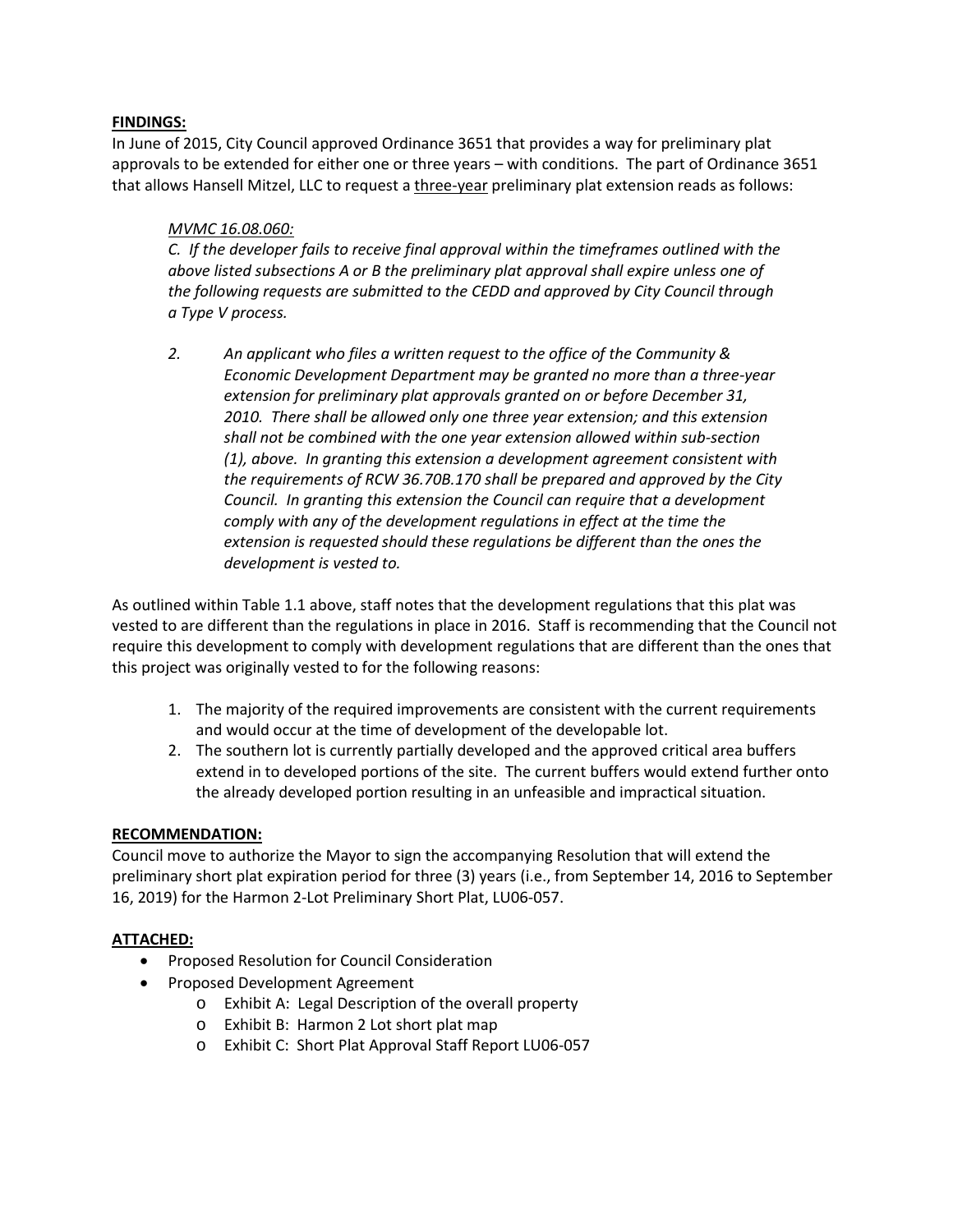#### **RESOLUTION NO.**

# **A RESOLUTION OF THE CITY OF MOUNT VERNON, WASHINGTON; ACCEPTING THE DEVELOPMENT AGREEMENT BETWEEN THE CITY OF MOUNT VERNON AND T.I.A.B. LLC. TO EXTEND THE PRELIMINARY SHORT PLAT APPROVAL FOR THE HARMON 2 LOT SHORT PLAT (LU06-057)**

**WHEREAS**, the Washington State Legislature has authorized the execution of a development agreement between a local government and a person having ownership or control of real property within its jurisdiction (RCW 36.70B.170 (1)); and

**WHEREAS**, this Development Agreement by and between the City of Mount and the Developer (hereinafter the "Development Agreement"), relates to the development known as the Harmon 2 Lot Short Plat, File No. LU06-057; and

**WHEREAS**, the City Council approved Ordinance 3651 in June of 2015 providing a mechanism for the possible extension of preliminary approvals such as the Harmon 2 Lot Short Plat; and

**WHEREAS**, the Developer has requested approval of a development agreement to extend the timeframe in which the development will have a valid preliminary plat approval consistent with MVMC  $16.08.060(C)(2)$ ; and

**WHEREAS**, the City held a public hearing regarding the approval of this Development Agreement on December 14, 2016; and

**WHEREAS**, it is further deemed advisable to record the decisions reached by the Council through the adoption of this resolution; **NOW, THEREFORE,**

## **BE IT RESOLVED BY THE CITY COUNCIL OF THE CITY OF MOUNT VERNON:**

- 1. The Recitals and General Provisions found within the accompanying Development Agreement are hereby adopted by reference as if they were fully set forth herein; and,
- 2. That the City of Mount Vernon will accept the accompanying Development Agreement and its associated exhibits.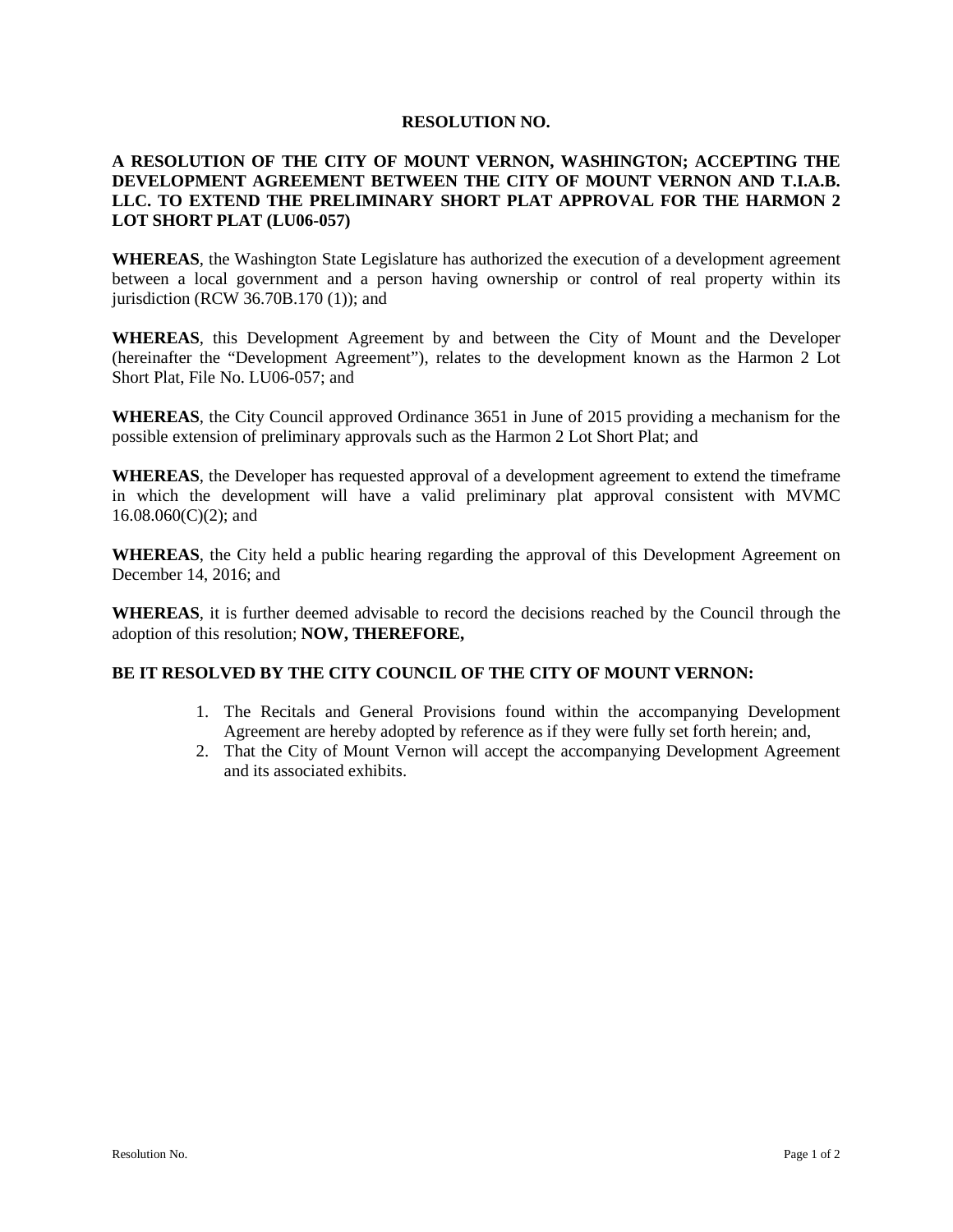# **ADOPTED by the City Council of the City of Mount Vernon, Washington, and APPROVED by its Mayor, following a public hearing on the 14th day of December, 2016.**

**SIGNED IN AUTHENTICATION** this \_\_\_\_ day of December, 2016.

Alicia D. Huschka, Finance Director

\_\_\_\_\_\_\_\_\_\_\_\_\_\_\_\_\_\_\_\_\_\_\_\_\_\_\_\_\_\_

\_\_\_\_\_\_\_\_\_\_\_\_\_\_\_\_\_\_\_\_\_\_\_\_\_\_\_\_\_

Jill Boudreau, Mayor

Approved as to form:

Kevin Rogerson, City Attorney

\_\_\_\_\_\_\_\_\_\_\_\_\_\_\_\_\_\_\_\_\_\_\_\_\_\_\_\_\_\_\_\_\_\_\_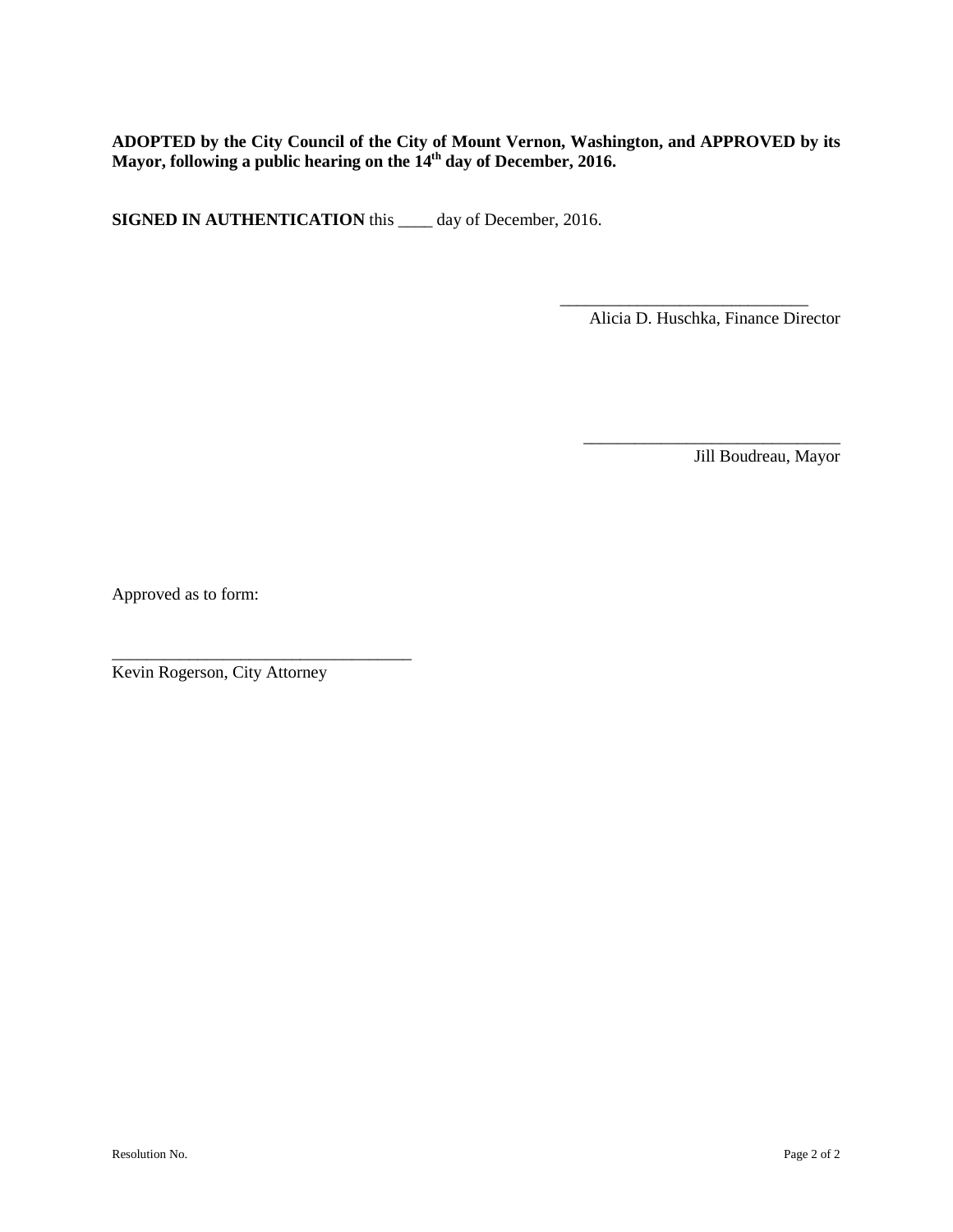Upon Recording Please Return To: City of Mount Vernon PO Box 809 910 Cleveland Avenue Mount Vernon, WA 98273

### **DEVELOPMENT AGREEMENT BY AND BETWEEN THE CITY OF MOUNT VERNON AND T.I.A.B., LLC. TO EXTEND THE PRELIMINARY SHORT PLAT VALIDITY TIMEFRAME FOR THE HARMON 2 LOT SHORT PLAT**

THIS DEVELOPMENT AGREEMENT is made and entered into this \_\_\_\_\_ day of December, 2016, by and between the City of Mount Vernon, a non-charter, optional code Washington municipal corporation, hereinafter the "City," and T.I.A.B., LLC a Washington Limited Liability Corporation with Steve Harmon as Managing Member and is organized under the laws of the State of Washington hereinafter the "Developer."

## **RECITALS**

WHEREAS, the Washington State Legislature has authorized the execution of a development agreement between a local government and a person having ownership or control of real property within its jurisdiction (RCW 36.70B.170 (1)); and

WHEREAS, a development agreement must set forth the development standards and other provisions that shall apply to, govern and vest a development, use and mitigation of the development of the real property for the duration specified in the agreement (RCW 36.70B.170(1)); and

WHEREAS, for the purposes of this development agreement, "development standards" includes, but is not limited to, all of the standards listed in RCW 36.70B.170 (3); and

WHEREAS, a development agreement must be consistent with the applicable development regulations adopted by a local government planning under chapter 36.70A RCW (RCW 36.70B.170 (1)); and

WHEREAS, development agreements can establish mitigation measures, development conditions, phasing, and other appropriate development requirements or procedures (RCW 36.70B.170 (3) (c), (g), (h), (j)); and

WHEREAS, this Development Agreement by and between the City of Mount Vernon and the Developer (hereinafter the "Development Agreement"), relates to the development known as the Harmon 2 Lot Short Plat, File No. LU06-057; and

WHEREAS, the Harmon 2 Lot Short Plat is located at 4205 East College Way. The Skagit County Assessor identifies the site with the following parcel number: P24857 (hereinafter referred to as the "Property"); and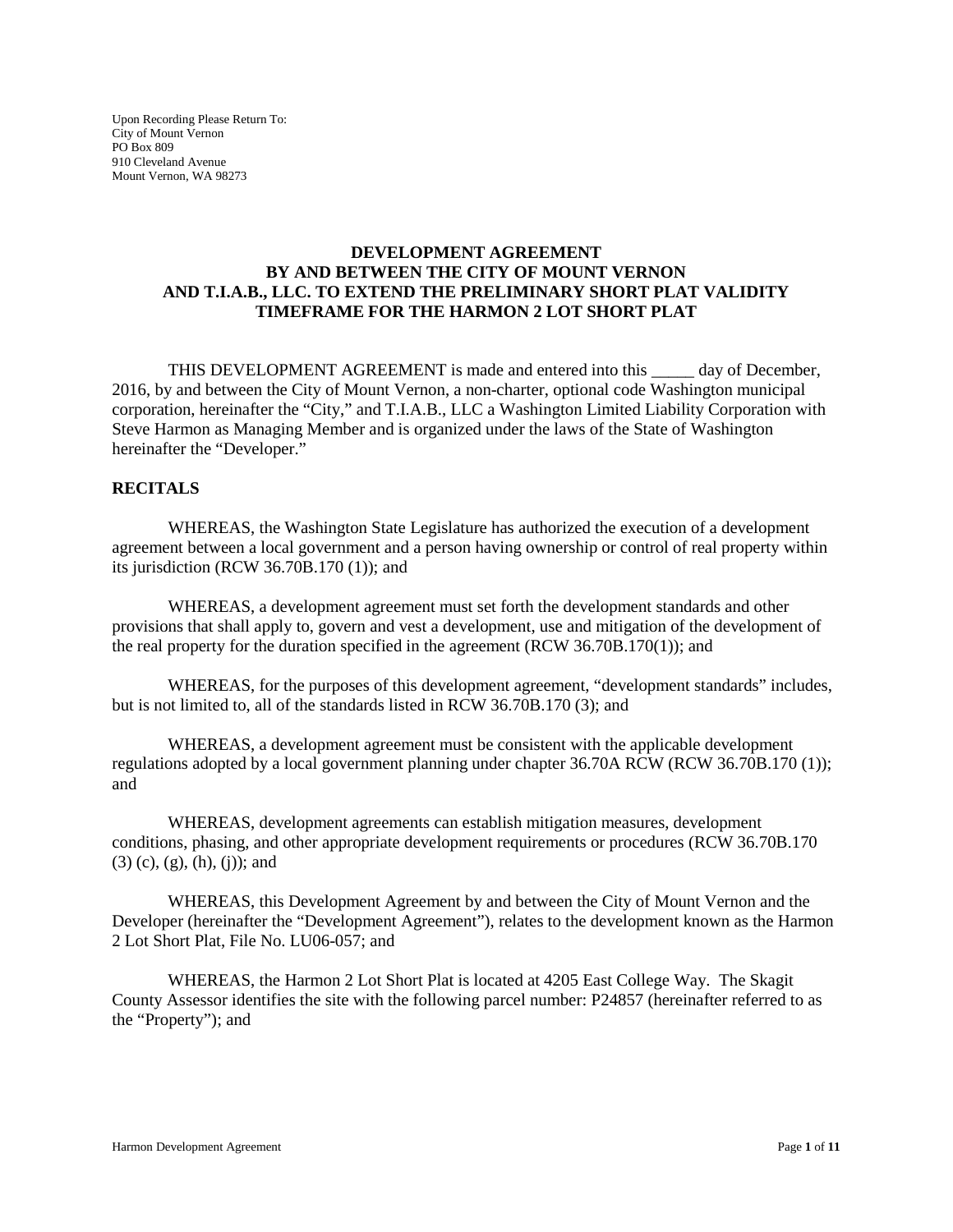WHEREAS, the City Council approved Ordinance 3651 in June of 2015 providing a mechanism for the possible extension of preliminary approvals such as the Harmon 2 Lot Short Plat; and

WHEREAS, the Developer has requested approval of a development agreement to extend the timeframe in which the development will have a valid preliminary plat approval consistent with MVMC 16.08.060(C) (2); and

NOW, THEREFORE, the parties hereto agree as follows:

#### **GENERAL PROVISIONS**

**Section 1.** *The Development.* The development named the Harmon 2 Lot Short Plat received preliminary short plat approval in September of 2006. The State Legislature amended the RCWs pertaining to preliminary plat expiration a number of times. The net effect of all of these actions was an expiration date of September 14, 2016. The development consists of 2 lots over an approximate 2.81 acre site. Lot 1 is approximately 1.66 acres in size and is zoned for General Commercial uses. Lot 2 is zoned for single family residential use and is approximately 1.15 acres in size. A stream bisects the site and the area to the north of the stream has been delineated as a wetland.

**Section 2.** *The Subject Property.* The Project site is legally described in Exhibit A, attached hereto and incorporated herein by this reference.

**Section 3.** *Definitions.* As used in this Development Agreement, the following terms, phrases and words shall have the meanings and be interpreted as set forth in this Section.

- A. "Adopting Resolution" means the Resolution which approves this Development Agreement, as required by RCW 36.70B.200.
- B. "Council" means the duly elected legislative body governing the City of Mount Vernon.
- C. "Director" means the City's Community and Economic Development Director or Public Works Director.
- D. "Effective Date" means the effective date of the Adopting Resolution.
- E. "Existing Land Use Regulations" means the ordinances adopted by the City Council of Mount Vernon in effect on the Effective Date, including the adopting ordinances that govern the permitted uses of land, the density and intensity of use, and the design, improvement, construction standards and specifications applicable to the development of the Subject Property, including, but not limited to the Comprehensive Plan, the City's Official Zoning Map and development standards, the Design Manual, the Public Works Standards, SEPA, Concurrency Ordinance, and all other ordinances, codes, rules and regulations of the City establishing subdivision standards, park regulations, building standards. Existing Land Use Regulation does not include non-land use regulations, which includes taxes and impact fees.
- F. "Landowner" means the party who has acquired any portion of the Subject Property from the Developer who, unless otherwise released as provided in this Agreement, shall be subject to the applicable provisions of this Agreement. The "Developer" is identified in Section 5 of this Agreement.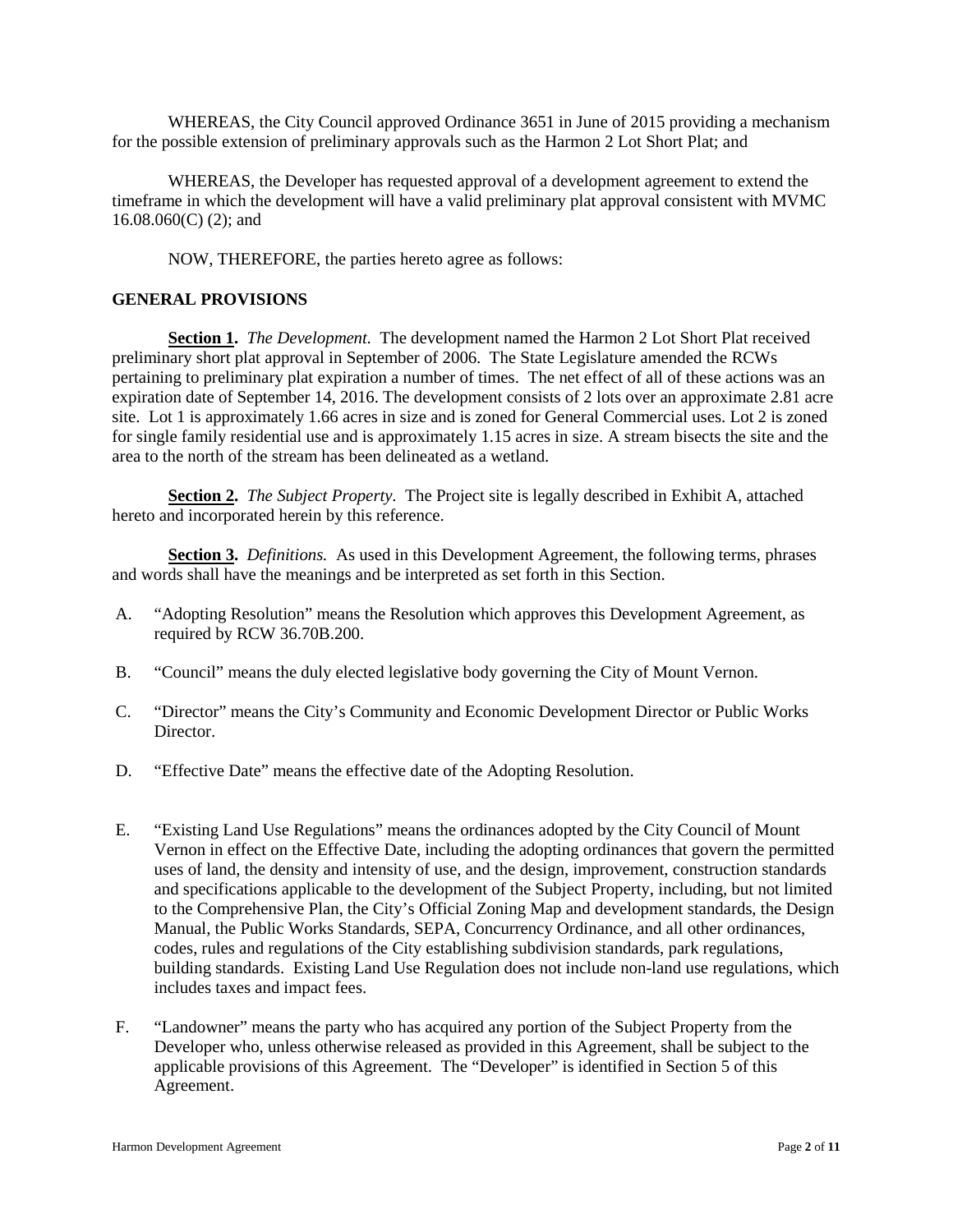G. "Project" means the anticipated development of the Subject Property, as specified in Section 1 and as provided for in all associated permits/approvals, and all incorporated exhibits.

**Section 4.** *Exhibits.* Exhibits to this Agreement are as follows:

Exhibit A – Legal description of the Subject Property. Exhibit B – Map showing the proposed Harmon 2 Lot Short Plat Exhibit C – Administrative Report and Decision T.I.A.B (Harmon) Short Plat (LU06-057).

**Section 5.** *Parties to Development Agreement*. The parties to this Agreement are:

- A. The "City" is the City of Mount Vernon, PO Box 809, 910 Cleveland Avenue, Mount Vernon, WA 98273.
- B. The "Developer" or Owner is a private enterprise which owns the Subject Property in fee, and whose principal office is located at 17360 Lakeview Blvd, Mount Vernon, WA 98274.
- C. The "Landowner." From time to time, as provided in this Agreement, the Developer may sell or otherwise lawfully dispose of a portion of the Subject Property to a Landowner who, unless otherwise released, shall be subject to the applicable provisions of this Agreement related to such portion of the Subject Property.
- D. Project is a Private Undertaking. It is agreed among the parties that the Project is a private development and that the City has no interest therein except as authorized in the exercise of its governmental functions.

**Section 6.** *Term of Agreement.* This Agreement shall commence upon the effective date of the Adopting Resolution approving this Agreement, and shall continue in force as outlined within Section 7; or unless terminated as provided herein. Following termination or expiration, this Agreement shall have no force and effect.

# **Section 7.** *Preliminary Plat Timeline Extension.*

- A. Preliminary Plat Time Limitations. RCW 58.17.140(3) (b) states that: "a final plat meeting all requirements of this chapter shall be submitted to the legislative body of the city, town, or county for approval within ten years of the date of preliminary plat approval if the project is not subject to requirements adopted under chapter 90.58 RCW and the date of preliminary plat approval is on or before December 31, 2007 ...". The development received preliminary plat approval on September 14, 2006. The State Legislature amended the RCWs pertaining to preliminary plat expiration a number of times. The net effect of all of these actions was an expiration date of September 14, 2016.
- B. 2015 MVMC Amendment Related to Preliminary Plat Timeframes. In June of 2015, the Mount Vernon City Council approved amendments to Mount Vernon Municipal Code (MVMC)  $16.08.060(C)(2)$  providing a way that preliminary plat approvals can be extended for three-years "upon a showing that they have attempted in good faith to submit the final plat within the required period…" In granting an extension the Council can require that a development comply with any of the development regulations in effect at the time the extension is requested should these regulations be different than the ones the development is vested to".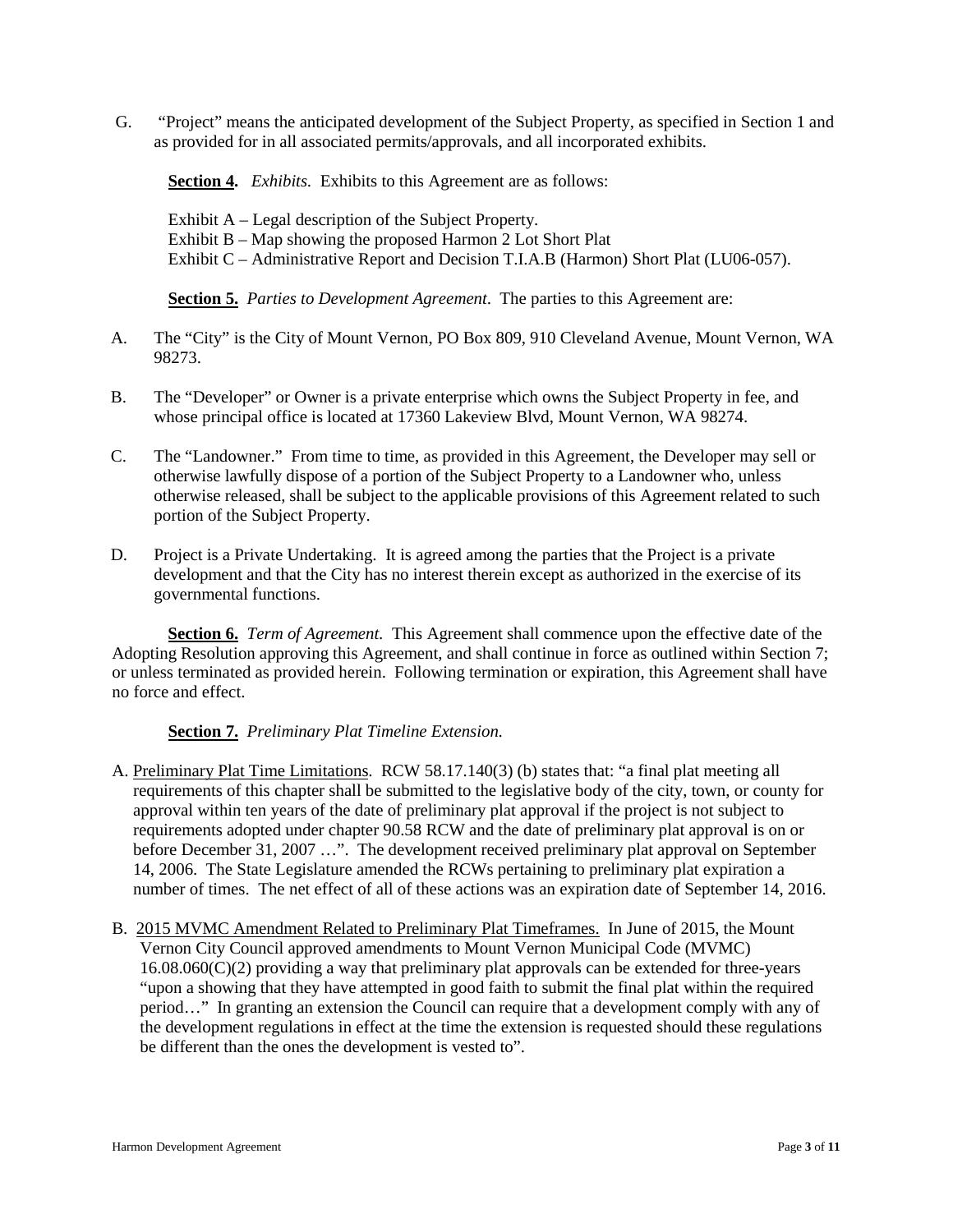- C. Considerations for Preliminary Plat Extension. The City has determined, with the approval of this Development Agreement, that the development regulations that the development is currently subject to shall remain the same until this Agreement is terminated, as outlined in Section 9, below.
- D. Newly Authorized Preliminary Plat Expiration Date. The City Council with the approval of Resolution concurs with the staff findings outlined above in subsection (C) and is extending the preliminary plat validity timeline **from** September 14, 2016 **to** September 16, 2019.
- E. All Other Requirements Not Modified. This development agreement does not change or alter any other approval that the development is subject to; including, but not limited to: the conditions of the Administrative Report and Decision or the mitigation measures imposed through the SEPA process.

#### **Section 8. Default.**

- A. Subject to extensions of time by mutual consent in writing, failure or delay by either party or Landowner not released from this Agreement, to perform any term or provision of this Agreement shall constitute a default. In the event of alleged default or breach of any terms or conditions of this Agreement, the party alleging such default or breach shall give the other party or Landowner not less than thirty (30) days notice in writing, specifying the nature of the alleged default and the manner in which said default may be cured. During this thirty (30) day period, the party or Landowner charged shall not be considered in default for purposes of termination or institution of legal proceedings.
- B. After notice and expiration of the thirty (30) day period, if such default has not been cured or is not being diligently cured in the manner set forth in the notice, the other party or Landowner to this Agreement may, at its option, institute legal proceedings pursuant to this Agreement. In addition, the City may decide to file an action to enforce the City's Codes, and to obtain penalties and costs as provided in the Mount Vernon Municipal Code for violations of this Development Agreement and the Code.

**Section 9. Termination.** This Agreement shall expire and/or terminate and be of no further force at such time as the final Short Plat for the Harmon 2 Lot Short Plat is approved by the City of Mount Vernon and recorded with the Skagit County Auditor or **September 16, 2019** whichever comes first.

**Section 10. Effect upon Termination on Developer Obligations.** Termination of this Agreement as to the Developer of the Subject Property or any portion thereof shall not affect any of the Developer's obligations to comply with the City Comprehensive Plan and the terms and conditions or any applicable zoning code(s) or subdivision map or other land use entitlements approved with respect to the Subject Property, any other conditions of any other development specified in the Agreement to continue after the termination of this Agreement or obligations to pay assessments, liens, fees or taxes.

**Section 11. Assignment and Assumption***.* The Developer shall have the right to sell, assign or transfer this Agreement with all their rights, title and interests, and delegate its duties therein to any person, firm or corporation at any time during the term of this Agreement. Developer shall provide the City with written notice of any intent to sell, assign, or transfer all or a portion of the Subject Property, at least 30 days in advance of such action.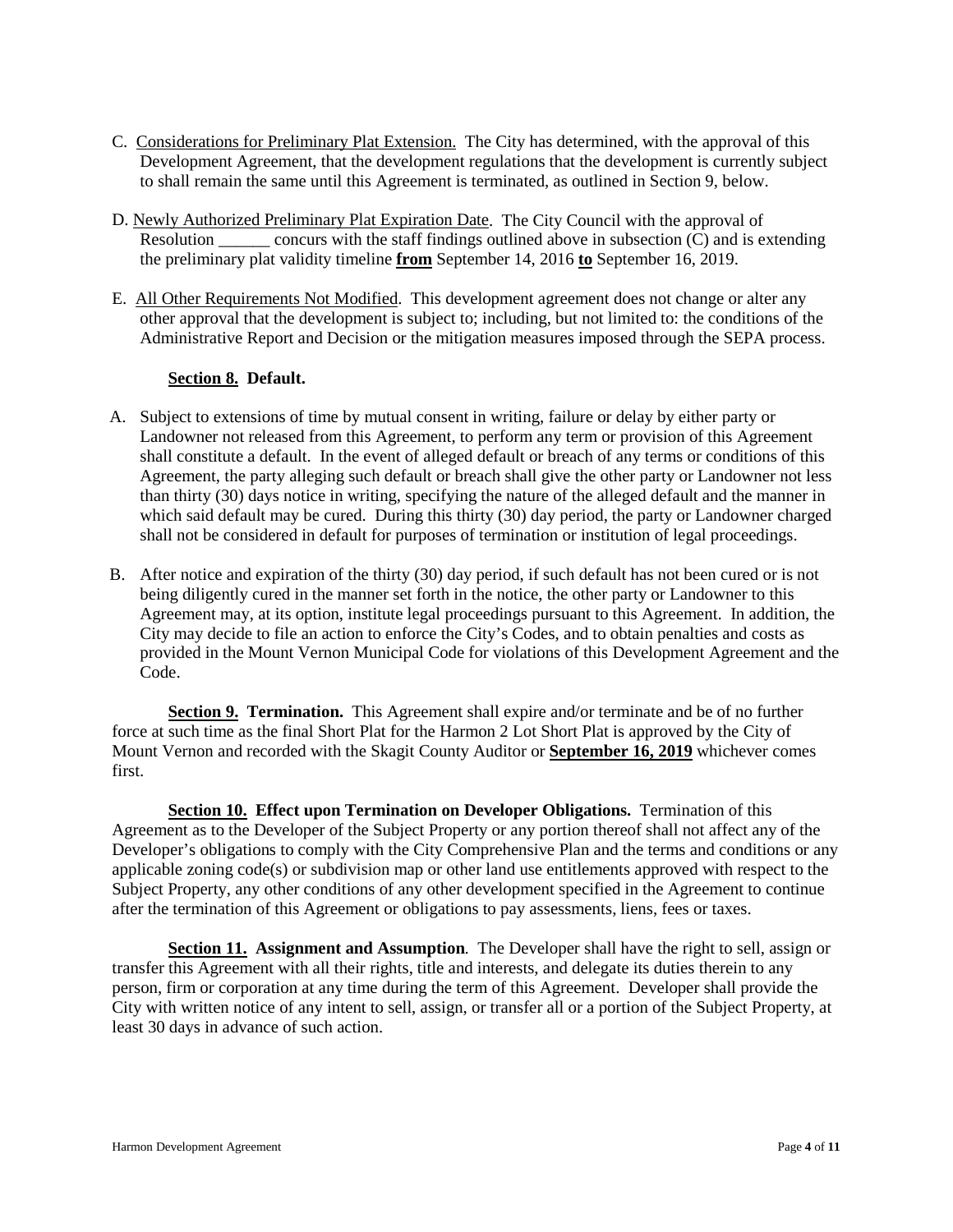**Section 12. Covenants Running with the Land.** The conditions and covenants set forth in this Agreement and incorporated herein by the Exhibits shall run with the land and the benefits and burdens shall bind and inure to the benefit of the parties. The Developer, Landowner and every purchaser, assignee or transferee of an interest in the Subject Property, or any portion thereof, shall be obligated and bound by the terms and conditions of this Agreement, and shall be the beneficiary thereof and a party thereto, but only with respect to the Subject Property, or such portion thereof, sold, assigned or transferred to it. Any such purchaser, assignee or transferee shall observe and fully perform all of the duties and obligations of a Developer contained in this Agreement, as such duties and obligations pertain to the portion of the Subject Property sold, assigned or transferred to it.

**Section 13. Notices.** Notices, demands, correspondence to the City and Developer shall be sufficiently given if dispatched by pre-paid first-class mail to the addresses of the parties as designated in Section 5. Notice to the City shall be to the attention of both the City Community & Economic Development Director and the City Attorney. Notices to subsequent Landowners shall be required to be given by the City only for those Landowners who have given the City written notice of their address for such notice. The parties hereto may, from time to time, advise the other of new addresses for such notices, demands or correspondence.

**Section 14. Applicable Law and Attorneys' Fees.** This Agreement shall be construed and enforced in accordance with the laws of the State of Washington. If litigation is initiated to enforce the terms of this Agreement, the prevailing party shall be entitled to recover its reasonable attorneys' fees and costs from the non-prevailing party. Venue for any action shall lie in Skagit County Superior Court or the U.S. District Court for Western Washington.

**Section 15. Severability.** If any phrase, provision or section of this Agreement is determined by a court of competent jurisdiction to be invalid or unenforceable, or if any provision of this Agreement is rendered invalid or unenforceable according to the terms of any statute of the State of Washington which became effective after the effective date of the ordinance adopting this Development Agreement, and either party in good faith determines that such provision or provisions are material to its entering into this Agreement, that party may elect to terminate this Agreement as to all of its obligations remaining unperformed.

**IN WITNESS WHEREOF**, the parties hereto have caused this Development Agreement to be executed as of the dates set forth below: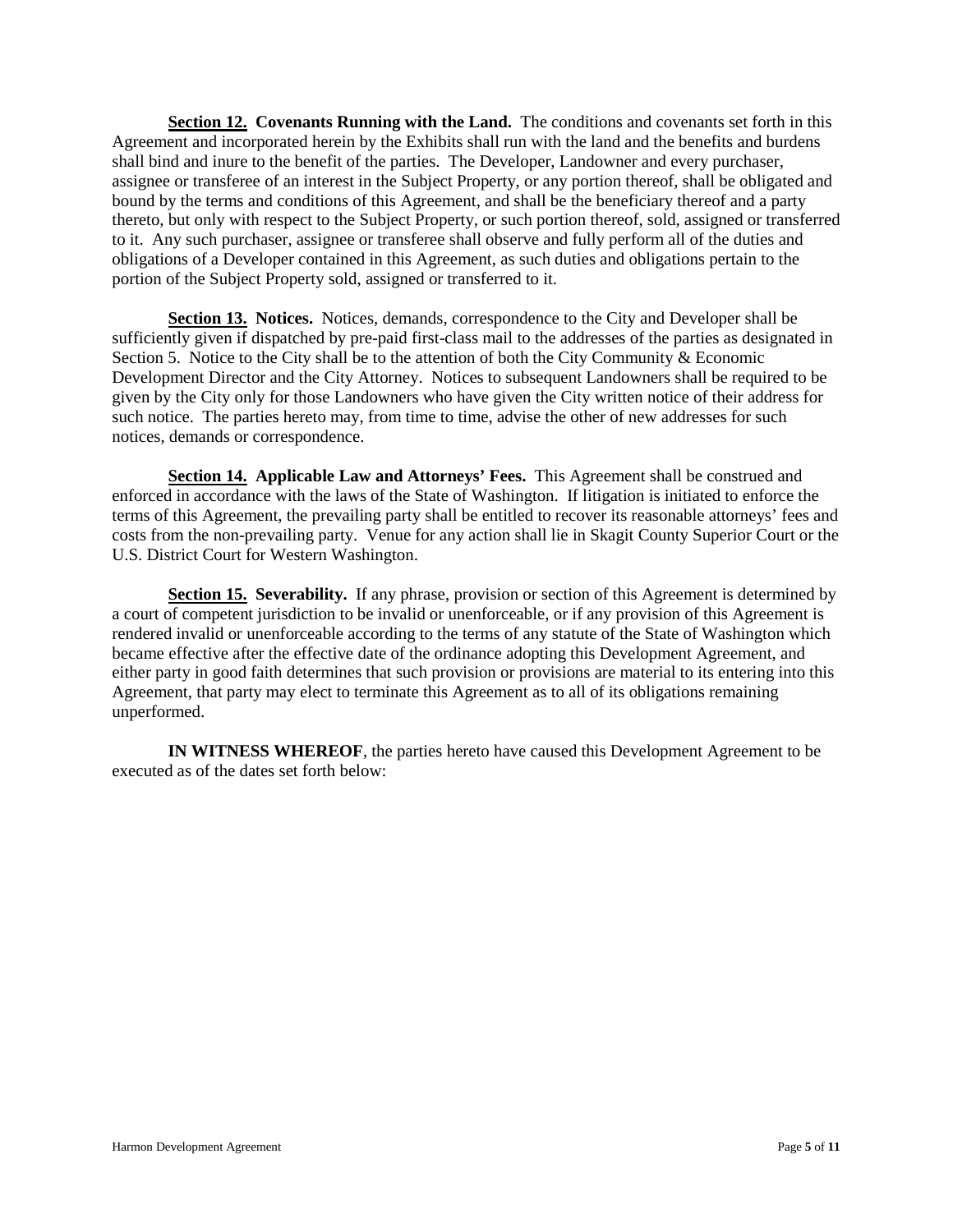# **OWNER/DEVELOPER:**

Steve Harmon,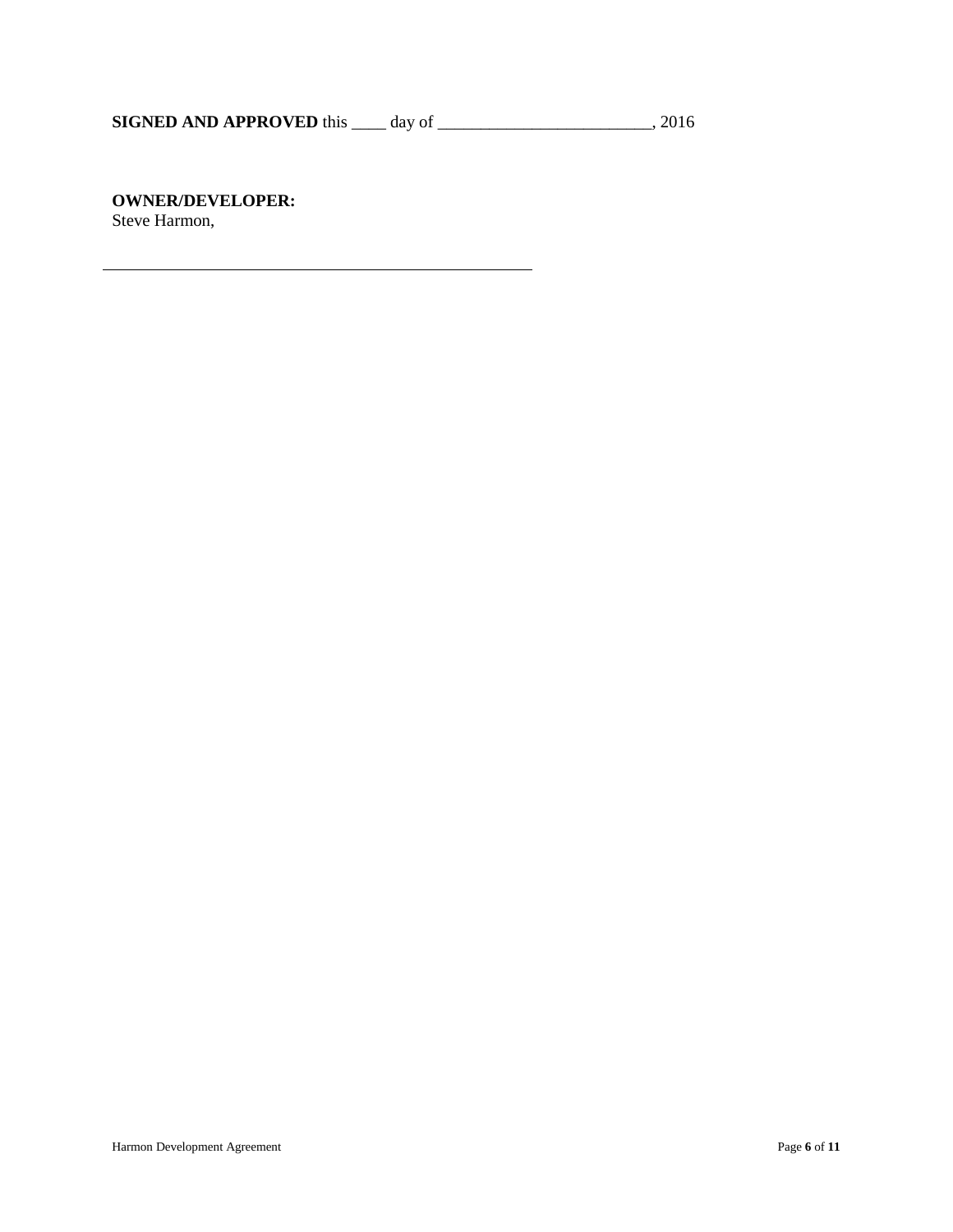# **CITY OF MOUNT VERNON:**

By \_\_\_\_\_\_\_\_\_\_\_\_\_\_\_\_\_\_\_\_\_\_\_\_\_\_\_ Jill Boudreau, Mayor

Attest:

 $\frac{1}{\sqrt{2}}$  ,  $\frac{1}{\sqrt{2}}$  ,  $\frac{1}{\sqrt{2}}$  ,  $\frac{1}{\sqrt{2}}$  ,  $\frac{1}{\sqrt{2}}$  ,  $\frac{1}{\sqrt{2}}$  ,  $\frac{1}{\sqrt{2}}$  ,  $\frac{1}{\sqrt{2}}$  ,  $\frac{1}{\sqrt{2}}$  ,  $\frac{1}{\sqrt{2}}$  ,  $\frac{1}{\sqrt{2}}$  ,  $\frac{1}{\sqrt{2}}$  ,  $\frac{1}{\sqrt{2}}$  ,  $\frac{1}{\sqrt{2}}$  ,  $\frac{1}{\sqrt{2}}$ Alicia D. Huschka, Finance Director

Approved as to form:

\_\_\_\_\_\_\_\_\_\_\_\_\_\_\_\_\_\_\_\_\_\_\_\_\_\_\_\_\_\_\_\_\_\_\_ Kevin Rogerson, City Attorney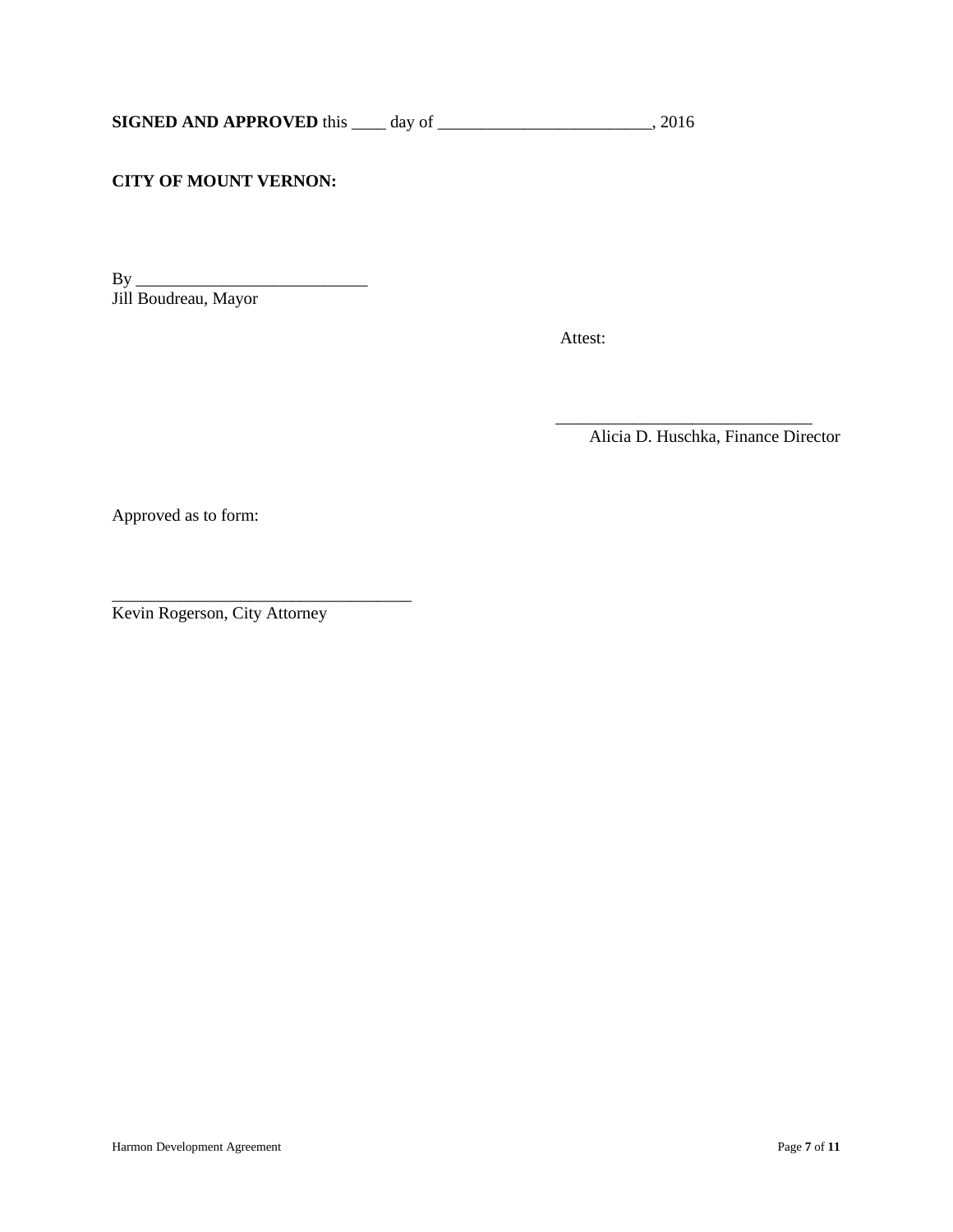# STATE OF WASHINGTON  $\left\{\n \begin{array}{c}\n \text{ss.}\n \end{array}\n\right.$ COUNTY OF SKAGIT

I certify that I know or have satisfactory evidence that **Steve Harmon** is the person who appeared before me, and said person acknowledged that he signed this instrument, on oath stated that he was authorized to execute the instrument and acknowledged it as the **of T.I.A.B.**, LLC., to execute the instrument and acknowledged it as the be the free and voluntary act and deed of said company, for the uses and purposes therein mentioned.

Given under my hand and official seal this \_\_\_\_\_\_ day of December 2016.

(SEAL)

| <b>Notary Public</b>   |  |
|------------------------|--|
| Residing at            |  |
| My appointment expires |  |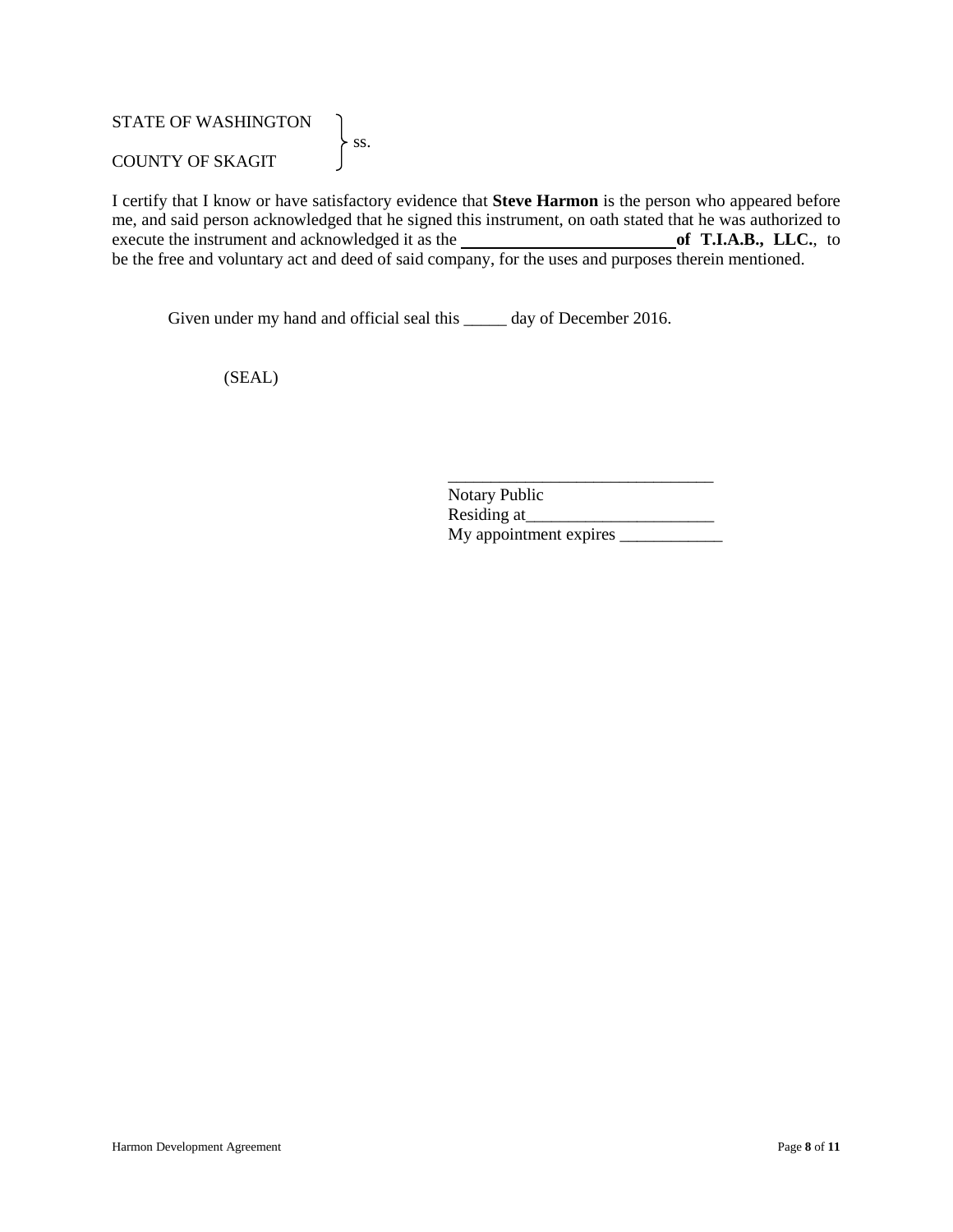# **EXHIBIT A**

#### **Legal Description of Property**

The West 208.7 feet of the South 626.1 feet of that portion of the Southeast 1/4 of the Northwest 1/4 of Section 15, Township 34 North, Range 4 East, W.M., lying North of State Road No. 1-G, EXCEPT that portion thereof conveyed to the State of Washington by instrument recorded under Auditor File No. 8610280067.

Situate in the County of Skagit, State of Washington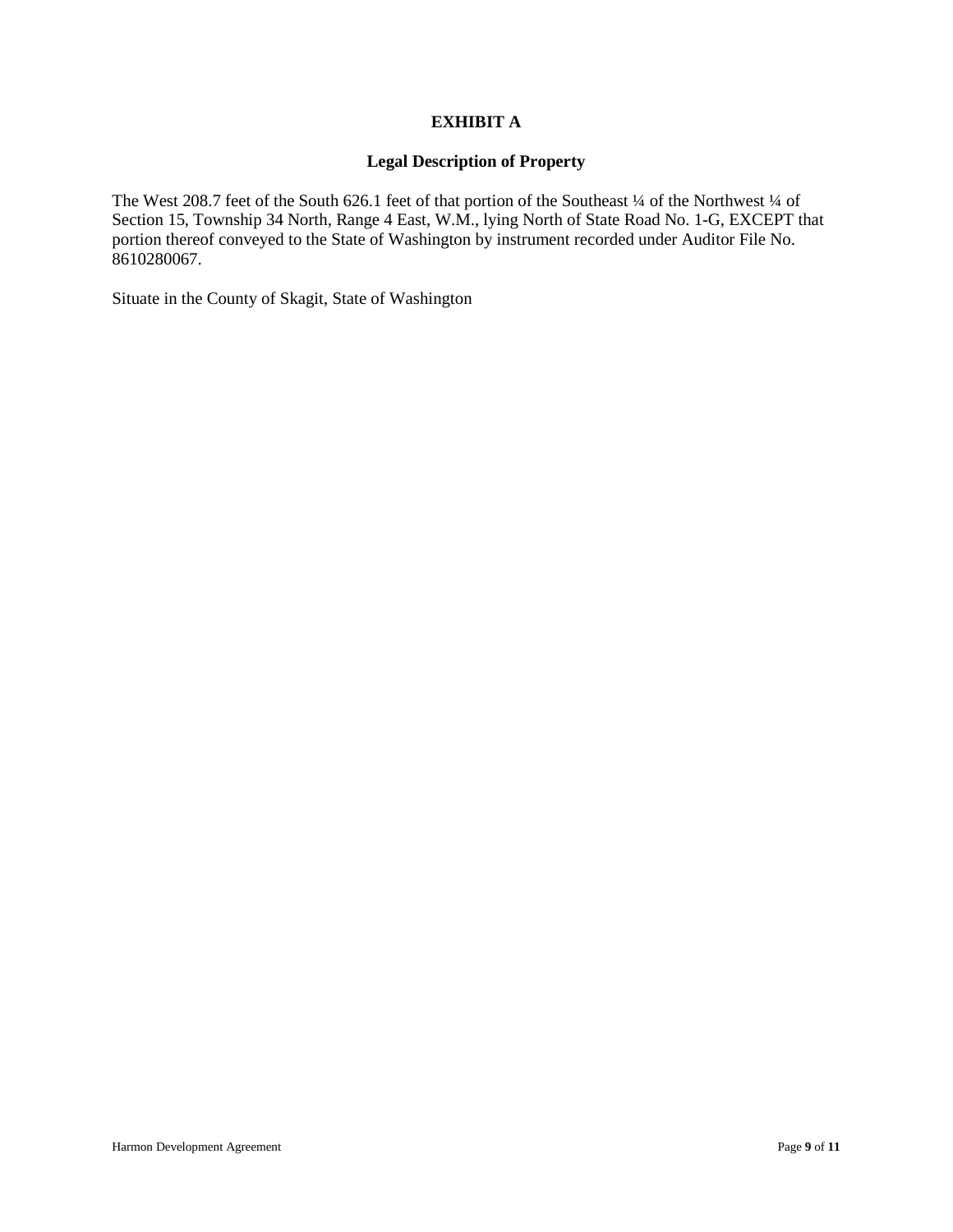# **EXHIBIT B**



Map showing the proposed Harmon 2 Lot Short Plat (for illustrative purposes only)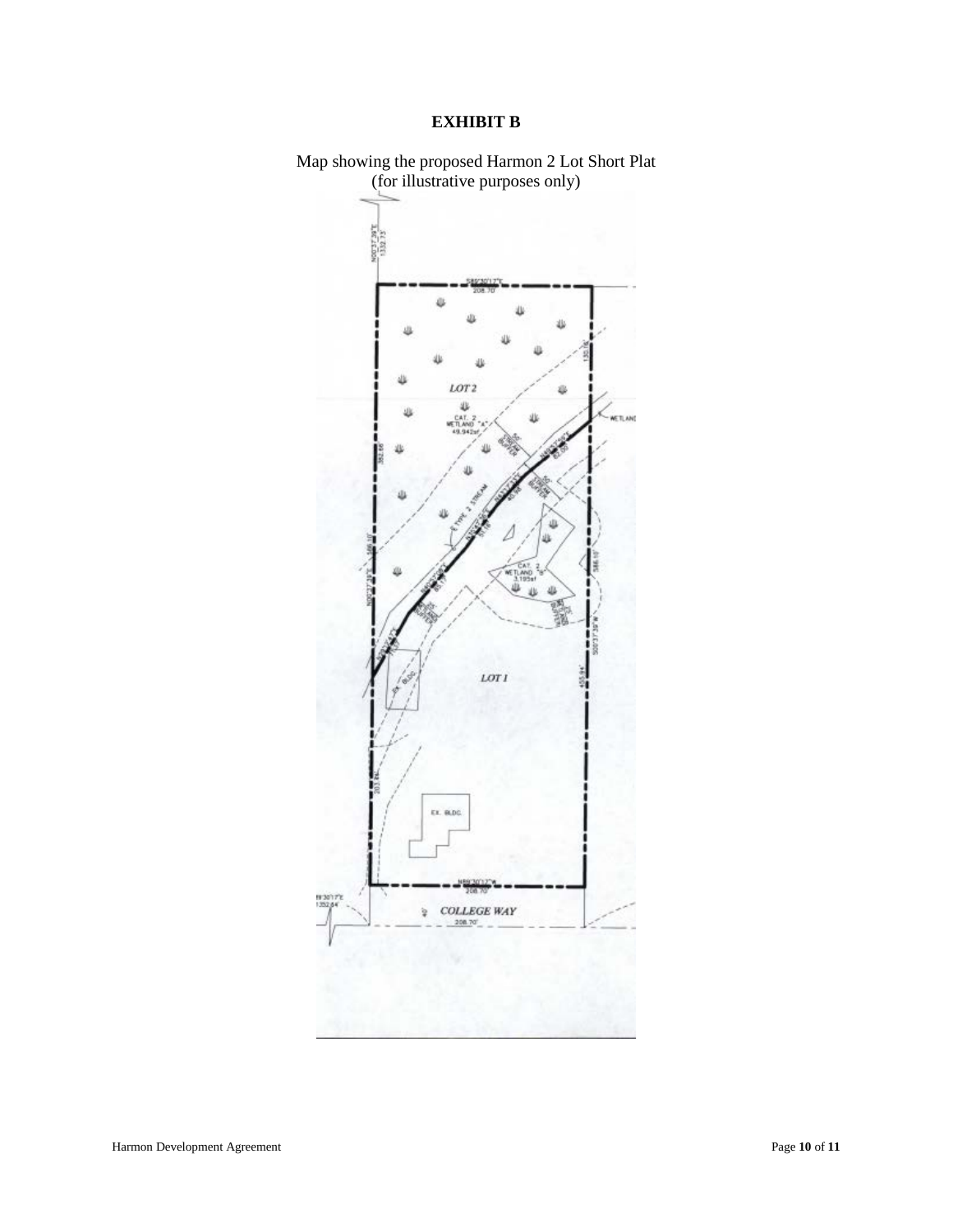# **EXHIBIT C**

Short Plat Approval Staff Report T.I.A.B. (Harmon) Short Plat LU06-057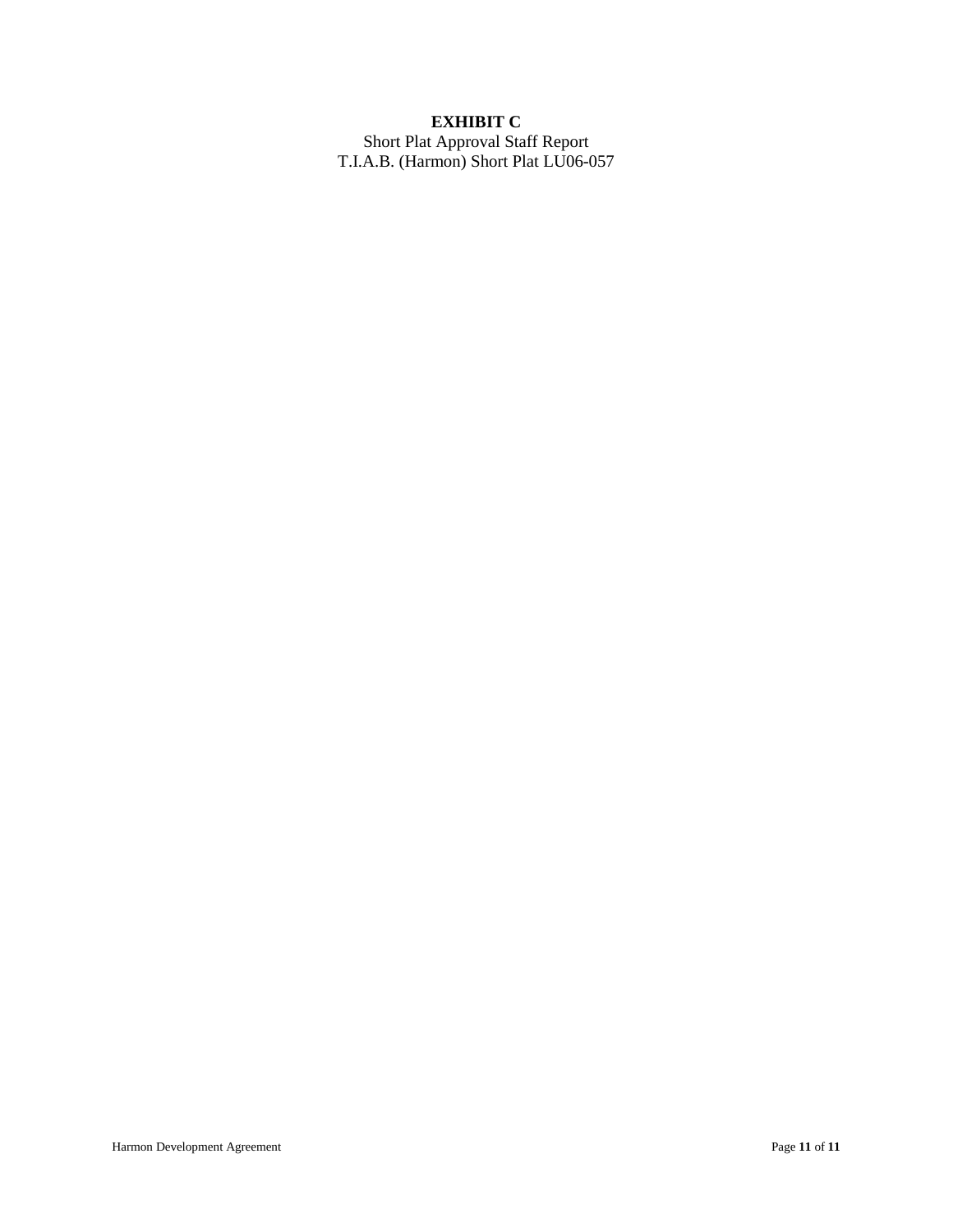|                                                   | <b>CITY OF MOUNT VERNON</b>                   |  |
|---------------------------------------------------|-----------------------------------------------|--|
| <b>REPORT</b>                                     | Community and Economic Development Department |  |
| &                                                 | 910 Cleveland Avenue                          |  |
| Mount Vernon, Washington 98273<br><b>DECISION</b> |                                               |  |
|                                                   | <b>ADMINISTRATIVE SHORT PLAT REPORT</b>       |  |

# **A. SUMMARY AND PURPOSE OF REQUEST:**

| <b>Land Use Action:</b>     | Administrative Approval of a 2-lot Short Subdivision                                                  |
|-----------------------------|-------------------------------------------------------------------------------------------------------|
| <b>Project Name/Number:</b> | T.I.A.B. (Harmon) Short Plat; File No. LU 06-057                                                      |
| <b>Project Planner:</b>     | Rebecca Bradley, Senior Planner                                                                       |
| <b>Applicant/Owner:</b>     | T.I.A.B. LLC, Contact: Steve Harmon, 17360 Lakeview Blvd.,<br>Mount Vernon, WA 98274, (360) 424-5783. |

**Project Description:** Proposed is a 2-lot short subdivision of an approximate 2.81 acre site. Proposed Lot 1 is zoned General Commercial (C-2) and is approximately 1.66 acres in size. Proposed Lot 2 is zoned for single-family residential uses (R-1, 4.0) and is approximately 1.15 acres in size. There is an existing stream that bisects the site, and the area to the north of the existing stream has been delineated as a wetland. Both the stream and wetland buffers have been identified on the plat map.

**Project Location:** The proposal property (P24857) is located at 4205 East College Way within a portion of Section 15, Township 34 North, Range 04 East, W.M. in Skagit County, Washington.

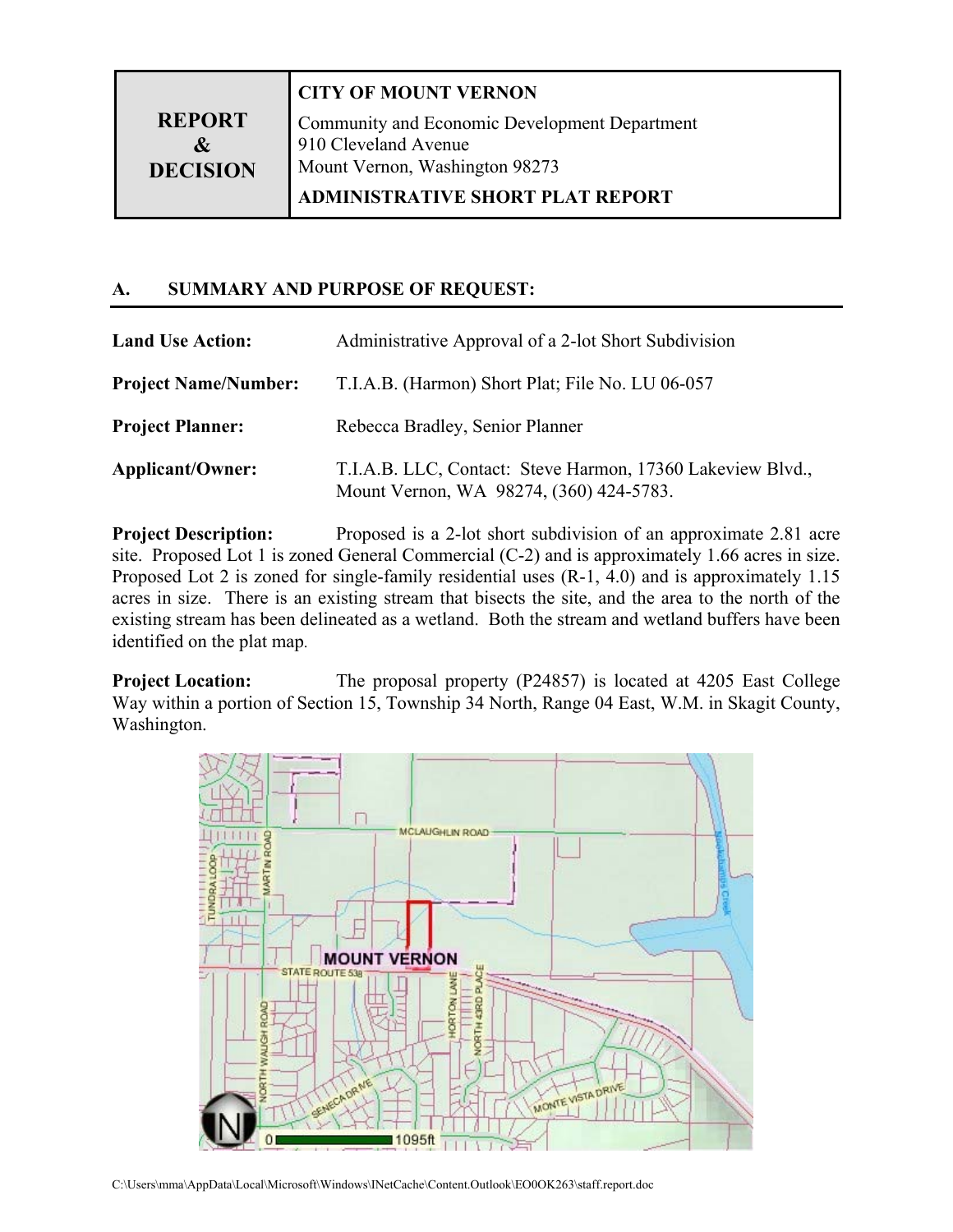REPORT DATED August 28, 2006; PROJECT LU 06-SP-057 Page 2

#### **B. EXHIBIT LIST**

**Exhibit 1:** Entire Land Use File LU06-SP-057

# **C. GENERAL INFORMATION:**

| <b>Zoning Designation:</b>             | Single-Family Detached Residential District, R-1,<br>4.0 and General Commercial (C-2)                                         |
|----------------------------------------|-------------------------------------------------------------------------------------------------------------------------------|
| <b>Comprehensive Plan Designation:</b> | Retail Malls and General Commercial and Medium<br>Density Single-Family (SF-MED)                                              |
| <b>Existing Site Use:</b>              | <b>Existing Commercial Use</b>                                                                                                |
| <b>Neighborhood characteristics:</b>   | North: Commercially Utilized Land<br>South: East College Way<br>East: Unincorporated Skagit County<br>West: Summersun Nursery |
| Access:                                | Off of East College Way                                                                                                       |
| <b>Site Area:</b>                      | The area of the parent parcel is $\pm$ 122,319 square<br>feet $(2.81 \text{ acres})$                                          |

# **D. APPLICABLE SECTIONS OF THE MOUNT VERNON MUNICIPAL CODE (MVMC):**

## **Title 13 Sewers**

#### **Title 14 Land Use and Development**

 Chapter 14.05 Administration of Development Regulations Chapter 14.10 Concurrency

#### **Title 15 Buildings and Construction**

Chapter 15.06 Environmental Policies Chapter 15.40 Additional SEPA Guidelines

# **Title 16 Subdivisions**

 Chapter 16.04 Title Purpose and Definitions Chapter 16.16 Design Standards Chapter 16.20 Improvements Chapter 16.32 Short Plats and Subdivisions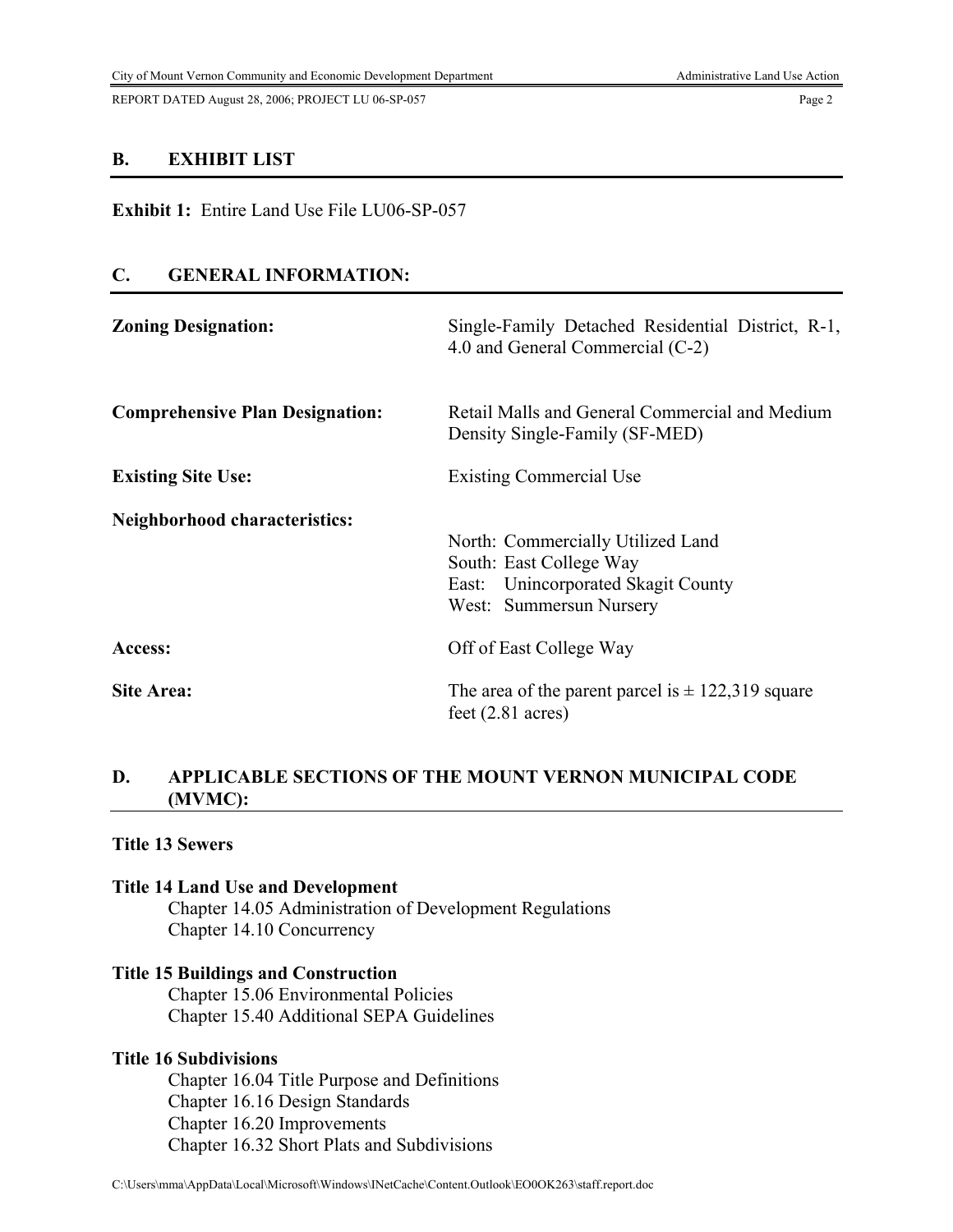REPORT DATED August 28, 2006; PROJECT LU 06-SP-057 Page 3

### **Title 17 Zoning**

 Chapter 17.15, 'R-1' Single-Family Detached Residential District Chapter 17.48, 'C-1' General Commercial District

# **E. APPLICABLE SECTIONS OF THE MOUNT VERNON COMPREHENSIVE PLAN:**

- Land Use Element
- Capital Facilities, Utilities and Public Services Element
- Transportation Element

# **F. DEPARTMENT ANALYSIS:**

## **Project Description/Background:**

Proposed is a 2-lot short subdivision of an approximate 2.81 acre site. Proposed Lot 1 is zoned General Commercial (C-2) and is approximately 1.66 acres in size. Proposed Lot 2 is zoned for single-family residential uses (R-1, 4.0) and is approximately 1.15 acres in size. There is an existing stream that bisects the site, and the area to the north of the existing stream has been delineated as a wetland. Both the stream and wetland buffers have been identified on the plat map.

## **Environmental Review:**

SEPA review was triggered due to the presence of identified critical areas (a stream and wetlands) on the project site. Pursuant to the City of Mount Vernon's Environmental Ordinance (Chapter 15.06) and the State Environmental Policy Act (SEPA—RCW 43.21C), on August 31, 2006, the City of Mount Vernon (lead agency) issued a Determination of Non-Significance (DNS) following a combined Notice of Application/Proposed DNS for this project. There will be a 10 day appeal period following the issuance of the DNS which will expire on September 11, 2006.

# **City Process:**

This project was deemed technically complete for processing on June 27, 2006. A Notice of Application (NOA) was issued on July 22, 2006. The NOA was distributed to all properties adjacent and abutting the project site as required by 14.05.190(B). In addition, the site was posted with a Land Use sign and an affidavit of posting was submitted to the Community & Economic Development Department.

## **Staff Review Comments:**

Representatives from various City departments have received the application materials during the Notice of Application period to identify and address issues from the proposed development. Comments were received in response to the routed application materials from the City's Engineering Department, and these comments are attached to this staff report.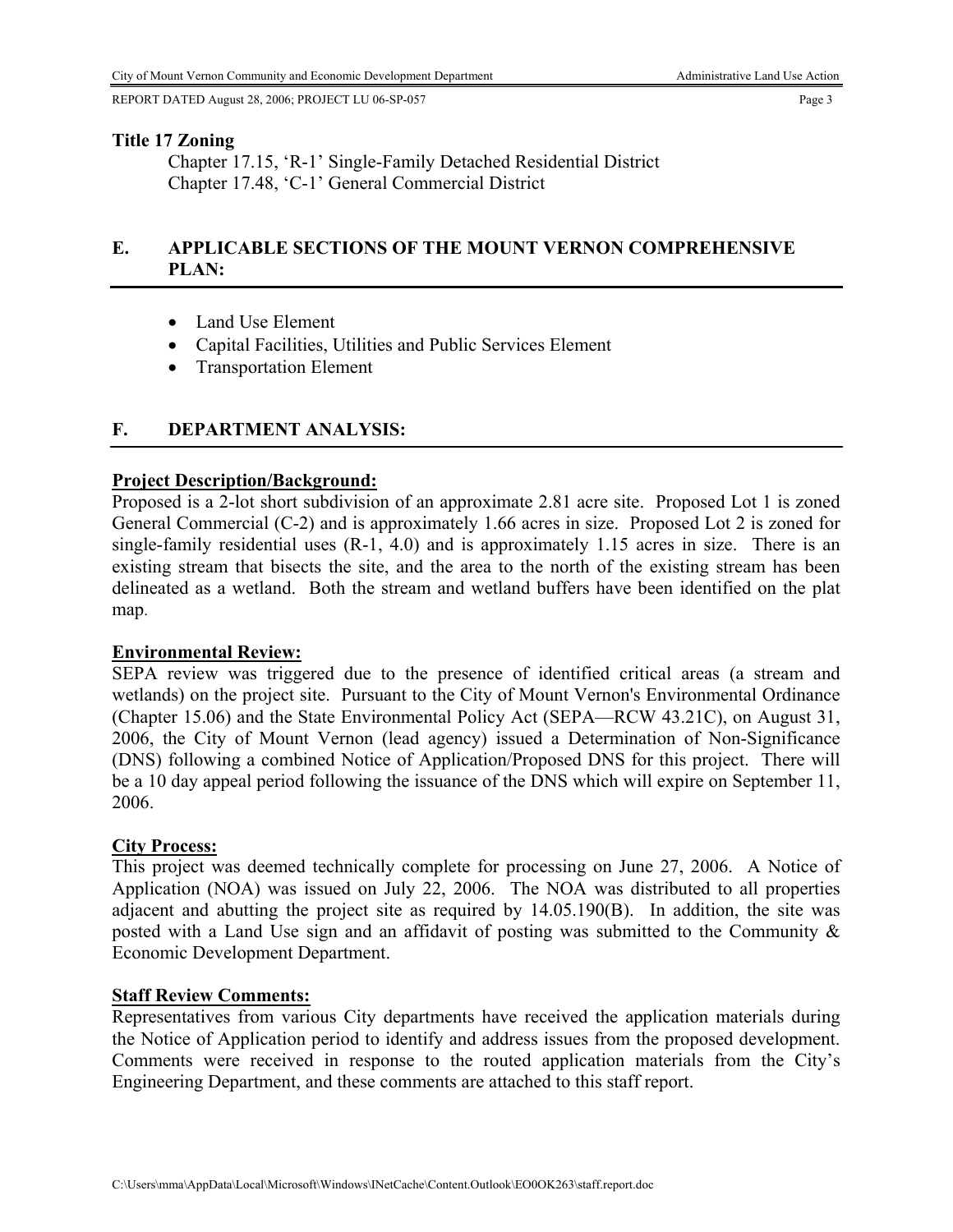#### City of Mount Vernon Community and Economic Development Department Administrative Land Use Action

REPORT DATED August 28, 2006; PROJECT LU 06-SP-057 Page 4

# **Consistency with Short Plat Criteria:**

Approval of a short plat is based upon several factors. The following criteria have been established to assist decision makers in the review of the short plat:

# Compliance with The Comprehensive Plan Designation:

The Comprehensive Plan designation of the property is Retail Malls and General Commercial (GC) and Medium Density Single-Family (SF-MED). The existing commercial use on the southern portion of the site will continue and may expand in the future. The residentially designated portion of the site (located to the north of the on-site stream) has been delineated as a jurisdictional wetland, which would preclude any development unless the applicant wished to apply for the requisite federal, state and local permits to develop any portion of this area

# Compliance with the Underlying Zoning Designation:

The proposal site has zoning designations of General Commercial (C-2) and Single-Family Residential with a maximum density of 4.54 dwelling units per acre (R-1, 4.0). Future commercial uses will be evaluated for zoning consistency once development permits are submitted to the Community & Economic Development Department. As noted above, the residentially designated portion of the site (located to the north of the on-site stream) has been delineated as a jurisdictional wetland, which would preclude any development unless the applicant wished to apply for the requisite federal, state and local permits to develop any portion of this area

# Compliance With Short Subdivision Standards (MVMC Title 16):

# **Lots (MVMC 16.16.040):**

- Every lot shall abut on a dedicated or private street except as provided for in MVMC 17.15.060(A).
- The ratio of the depth of a lot to its width shall not be greater than three to one, unless unusual site circumstances preclude adherence to this standard, and in which case the Community and Economic Development Director can administratively waive this requirement.
- Side lot lines shall be within 20 percent of perpendicular to the front property line with which it intersects.
- Side and rear lot lines shall be straight, or composed of straight line elements.
- Lots shall be subdivided in conformity to requirements of the zoning ordinance and Comprehensive Plan designations in effect at time of subdividing.

The project proposal meets all of the above-listed requirements found in MVMC 16.16.040.

# **Access:**

Access will be off of East College Way for proposed Lot 1. Staff has requested an access easement across proposed Lot 1 to proposed Lot 2 to ensure that this lot is not land locked. However, all of proposed Lot 2 has been delineated as a jurisdictional wetland and it is unlikely that this lot will be developed in the near future due to the extensive permitting process that the applicant would have to complete to develop this lot.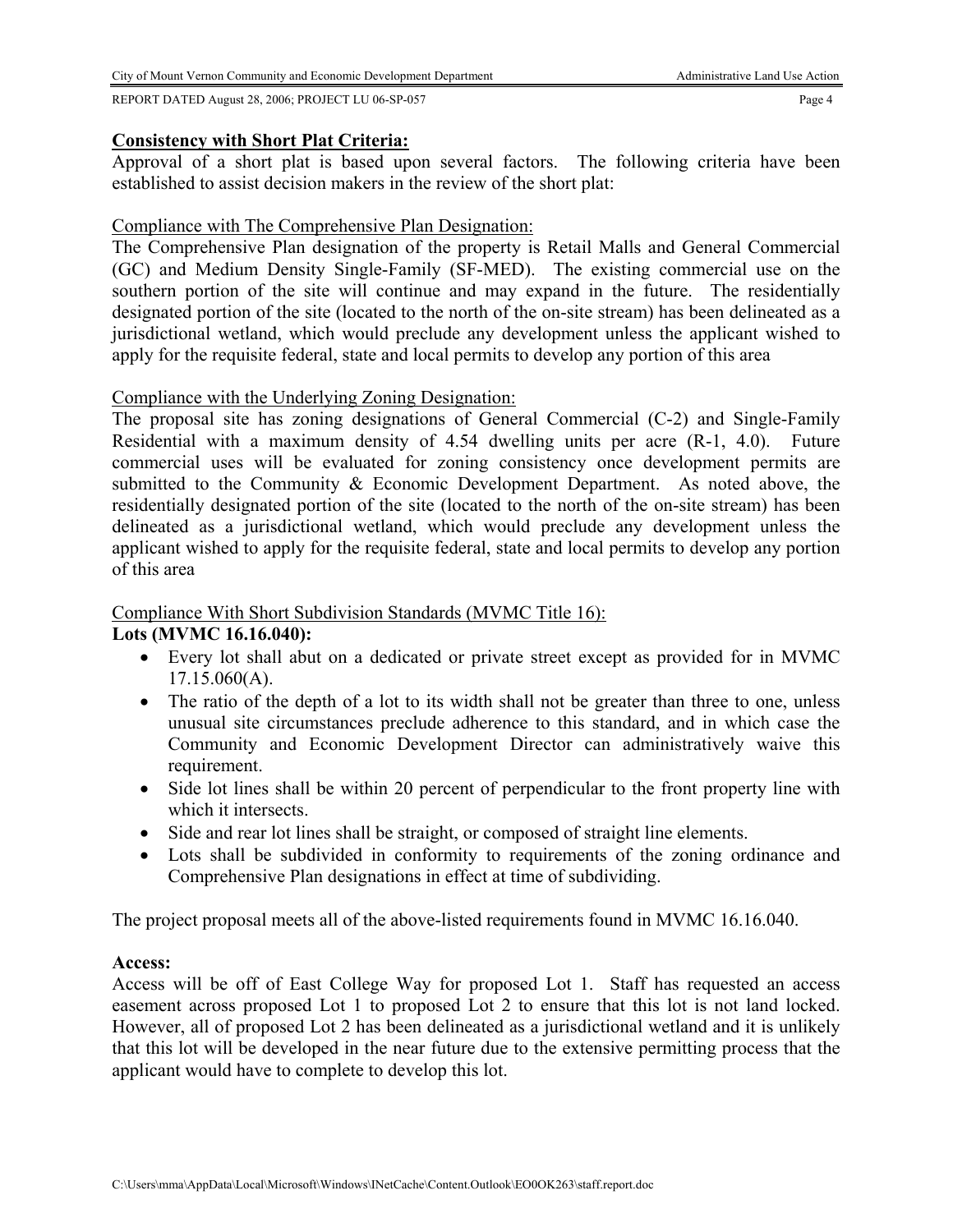REPORT DATED August 28, 2006; PROJECT LU 06-SP-057 Page 5

# Availability and Impact on Public Services:

# **Police:**

No response was received from the Police Department in reaction to the circulation of application materials.

# **Fire:**

Glenn Brautaset, the City's Assistant Fire Chief, has reviewed the project proposal and has determined that as presented there are no issues that warrant comments from his department.

# **Recreation:**

The property is located in proximity to public schools and community playfields.

# **Schools:**

This project will not create impacts to local schools.

# **Storm water:**

Not applicable, storm sewer improvements will not be necessary as part of this short plat application; however, when and if this site is re-developed, storm sewer improvement may be required by the City's Engineering Department.

# **Water:**

The applicant shall contact Skagit County Public Utility District to verify water service availability.

# **Sanitary sewer:**

The proposed lot will be required to connect with the existing sanitary sewer service main.

# **Street Improvements:**

Street frontage improvements (described in Dennis Carlson's attached memo) will be necessary as part of this short plat application. The applicant can either install the improvements when the site is re-developed; or alternatively, the applicant can bond for the frontage improvements if he wishes to finalize this short plat prior to other improvements being installed on the project site.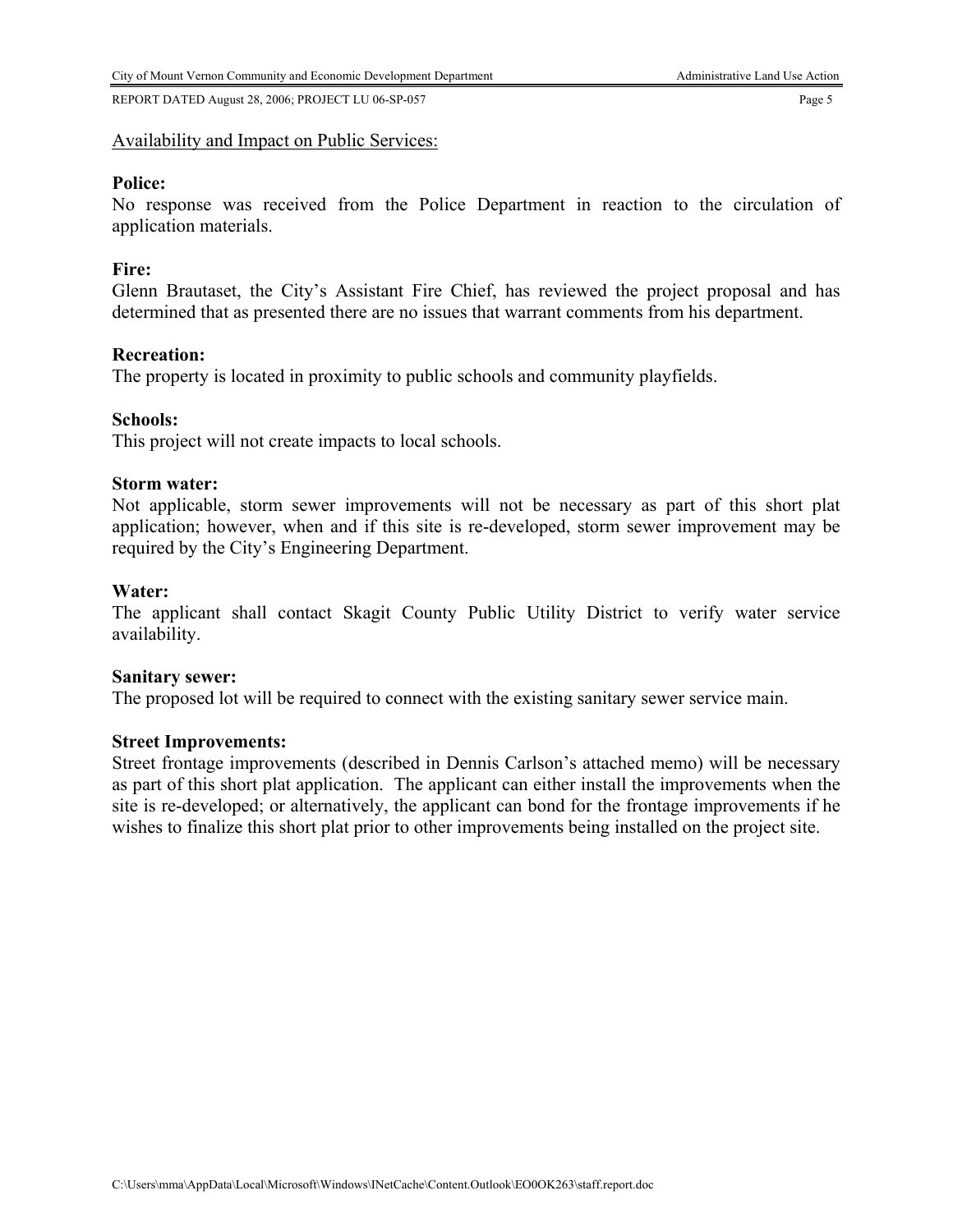| FROM:   | Dennis Carlson  |
|---------|-----------------|
| <br>TO: | Rebecca Bradley |
| Date:   | March 2, 2005   |

### SUBJECT: Harmon Short Plat, SEPA COMMENTS

This plat will be required to comply with all City of Mount Vernon Codes and Standards.

#### **Streets**

Frontage improvements will be required to conform to the adjacent existing fully improved portions of College Way. The applicant can bond for these improvements and record the short plat now, or the applicant can wait until other site improvements are constructed and install the frontage improvements at that time. However, the plat can not be finalized until the improvements are constructed, approved by the City, and asbuilts are provided, or a bond for the improvements is received. Preliminary short plat approval is valid for five (5) years from the date of approval.

Access to the north lot of the plat shall be delineated and shown on the face of the plat. The access may be constructed, or a note placed on the face of the plat clearly requiring access and utilities to be provided to the north lot prior to building structure(s) being placed on the lot.

#### Concurrency

Concurrency comments shall be submitted at the time of a proposed construction project.

#### **Sanitary Sewer Service**

Sewer service is available in College Way. The developer of each lot shall be responsible for providing lateral service to their lot.

#### Storm Sewer Service

There are a multitude of ways that stormwater can be collected, attenuated, cleaned and released from proposed plat. As development is proposed within this plat the City will review and approve site specific plans to ensure that development complies with stormwater standards adopted by the City.

#### **Water Service**

The Skagit County Public Utility District (PUD) #1 currently serves the area proposed for annexation.

Comments noted above are based on information submitted to-date. Actual project requirements will be provided when construction is proposed for this site.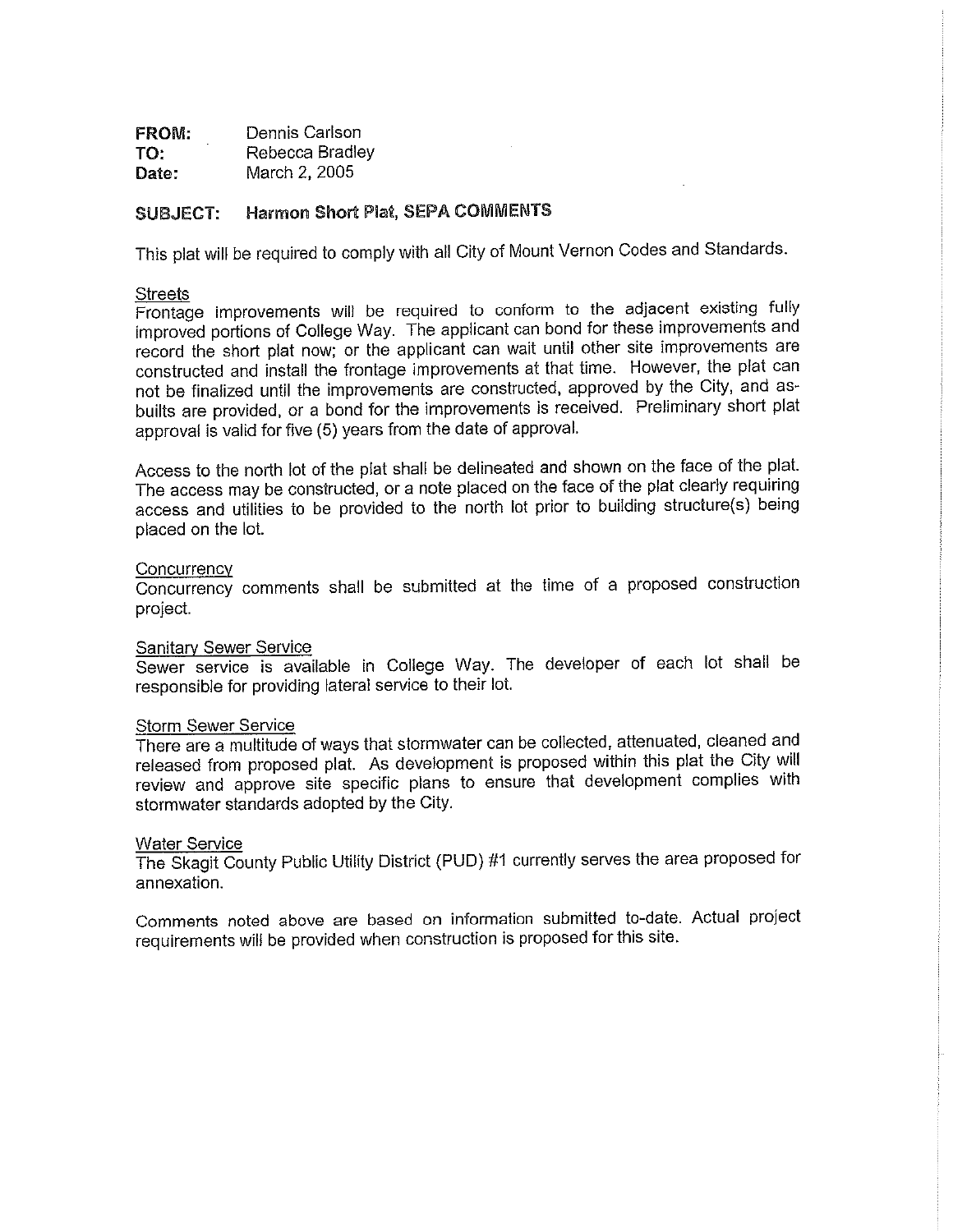REPORT DATED August 28, 2006; PROJECT LU 06-SP-057

#### $G$ . **DECISION**

The preliminary Short Plat application, File No. LU 06-SP-056, is APPROVED subject to compliance with the standards of the Mount Vernon Municipal Code and the following specific requirements:

- 1. A split rail fence shall be installed along the landward edge of the stream and wetland buffers on proposed Lot 1, and one (1) critical area sign shall be posted on the fence prior to final short plat approval. The Community & Economic Development director can administratively approve different fencing as long as the alternate fencing meets the intent of this section of the critical areas code.
- 2. An access and utility easement, no less than 20 feet in width shall be granted over and across Lot 1 to serve Lot 2, and this easement shall be shown on the face of the plat.
- 3. Dennis Carlson's comments, which are attached to this Staff Report, shall become conditions of approval.

SIGNATURE:

Jana Hanson, Community & Economic Development Director

# Appeals:

The decision of the Development Services Director is final unless an appeal to the Mount Vernon Hearing Examiner is filed within fourteen (14) calendar days from the date of mailing of the written decision. An appeal to the City Council is governed by MVMC 14.05.260. Appeals must be made in writing on or before 4:30 PM, September 14, 2006. Any appeal must be accompanied by a \$100.00 fee and must state the appellant's reason(s) for the appeal based upon the provisions of the Mount Vernon Municipal Code.

#### **Expiration Periods:**

Land in short subdivisions may not be further divided in any manner within a Short Plat: period of five years without the filing of a final plat, except that when the short plat contains fewer than nine parcels, nothing in this section shall prevent the owner who filed the short plat from filing an alteration within the five-year period to create up to a total of nine lots within the original short plat boundaries. The owner who files the original short plat may transfer this right to the subsequent owners with a statement on the face of the short plat.

TRANSMITTED this 31<sup>st</sup> day of August, 2006 to the applicant and agent.

TRANSMITTED this 31<sup>st</sup> day of August, 2006 to the parties of record.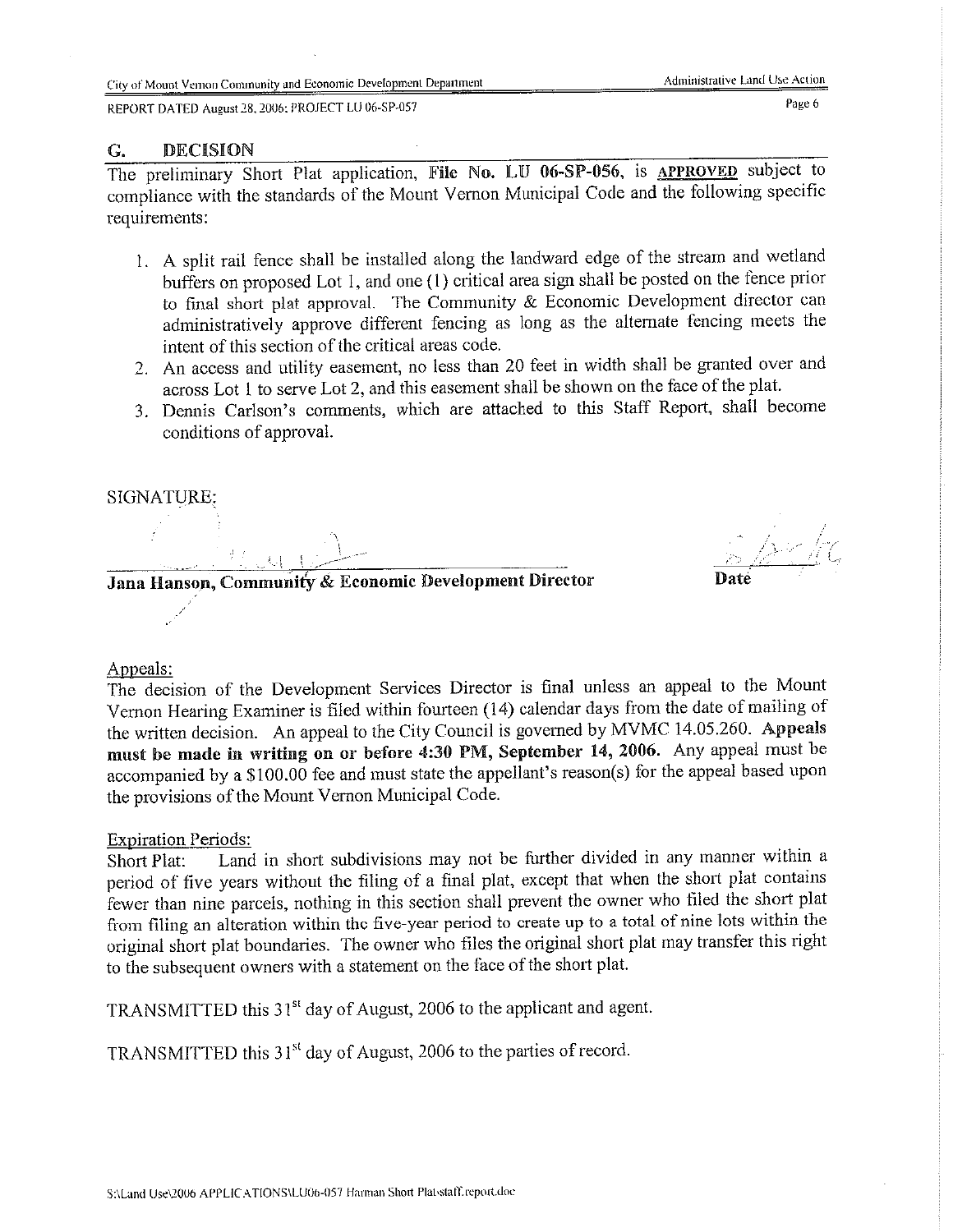# RESPONSIBLE PERSON: Jana Hanson, Director Community & Economic Development Department

<u>ELEIGE</u> SIGNATURE AIR L **DATE** LU #06-057 File No.:

Issued: August 28, 2006 August 31, 2006 Published:

DOE, COE, WDFW, CTED, DOT, DNR, MVSD, SKAT, SVC, SCDS, **SENT TO:** Skagit System Cooperative, NWAPA, PUD, AT&T, CNG, PSE and Verizon.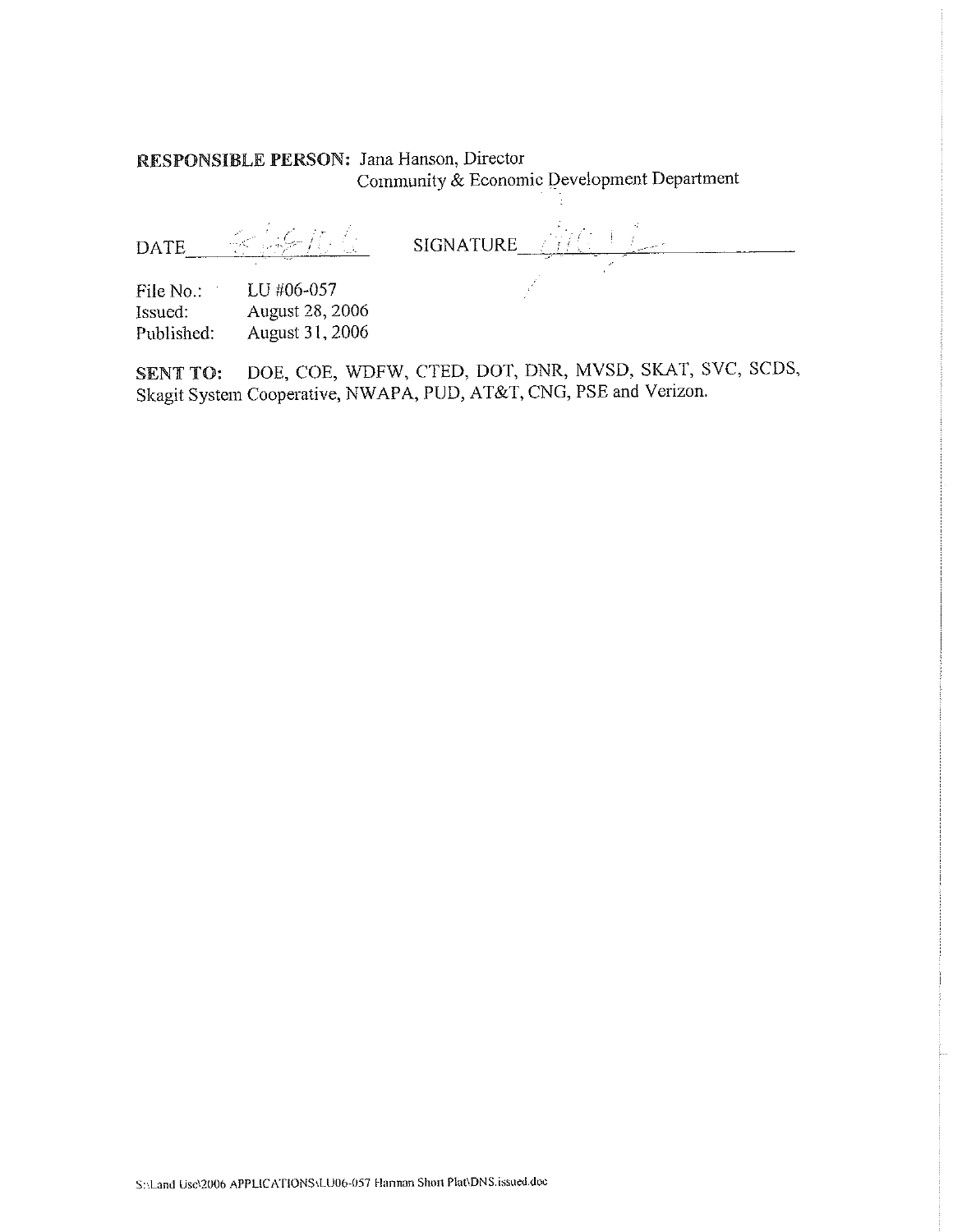

# DETERMINATION OF NON-SIGNIFICANCE (DNS)

PROJECT DESCRIPTION: Proposed is a 2-lot short subdivision of an approximate 2.81 acre site. Proposed Lot 1 is zoned General Commercial (C-2) and is approximately 1.66 acres in size. Proposed Lot 2 is zoned for single-family residential uses  $(R-1, 4.0)$ and is approximately 1.15 acres in size. There is an existing stream that bisects the site, and the area to the north of the existing stream has been delineated as a wetland. Both the stream and wetland buffers have been identified on the plat map.

APPLICANT: T.I.A.B. LLC, Contact: Steve Harmon, 17360 Lakeview Blvd., Mount Vernon, WA 98274, (360) 424-5783.

PROJECT LOCATION: The proposal property (P24857) is located at 4205 East College Way within a portion of Section 15, Township 34 North, Range 04 East, W.M. in Skagit County, Washington.

LEAD AGENCY: Mount Vernon Community & Economic Development Department.

The lead agency for this proposal has determined that it does not have a probable adverse impact on the environment. An environmental impact statement (EIS) is not required under RCW  $43.21C.030(2)(c)$ . This decision was made after review of a completed environmental checklist and other information on file with the lead agency. This information is available to public on request.

**Environmental Determination Appeal Process:** Appeals of the environmental determination must be filed in writing on or before 4:30 PM September 11, 2006 (10 days from the date of publication).

Appeals must be filed in writing together with the required \$100.00 application fee to: Hearing Examiner, City of Mount Vernon, P.O. Box 809, Mount Vernon, WA 98273. Appeals to the Examiner are governed by City of Mount Vernon Municipal Code Section 15.06.215. Additional information regarding the appeal process may be obtained from the City of Mount Vernon Community & Economic Development Department, (306)336-6214. This DNS is issued after using the optional DNS process in WAC 197-11-355. There is no further comment period on this DNS. There is a 10 day appeal period.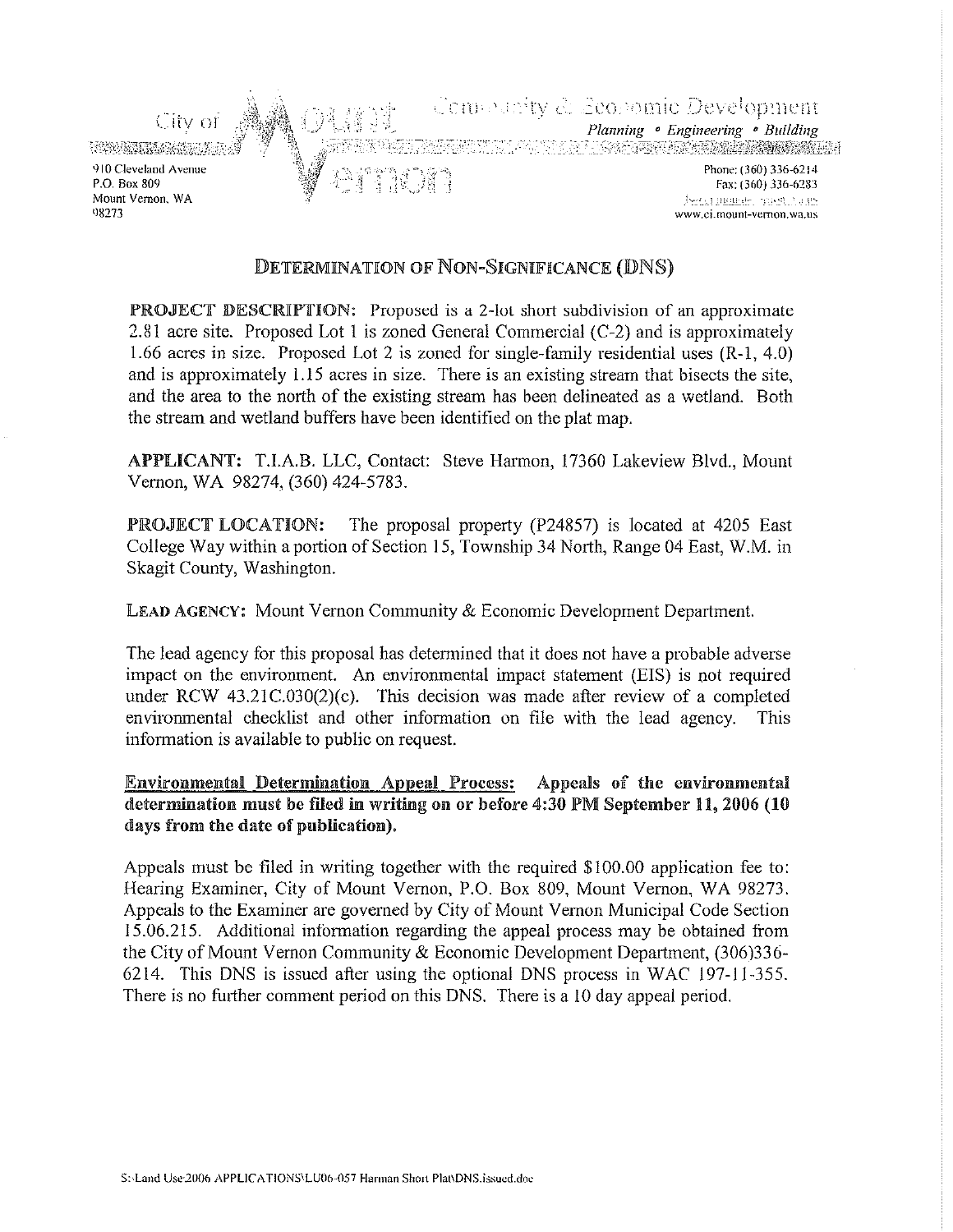# **STAFF REPORT**

**City of Mount Vernon** Community & Economic Development Department

# **ENVIRONMENTAL REVIEW**

#### **BACKGROUND** А.

| <b>SEPA Threshold Determination Date:</b> | August 21, 2006                        |
|-------------------------------------------|----------------------------------------|
| Project Name / Number:                    | T.I.A.B. (Harmon) Short Plat, LU06-057 |

**Project Manager:** 

Rebecca Bradley, Senior Planner

Project Description: Proposed is a 2-lot short subdivision of an approximate 2.81 acre site. Proposed Lot 1 is zoned General Commercial (C-2) and is approximately 1.66 acres in size. Proposed Lot 2 is zoned for single-family residential uses  $(R-1, 4.0)$  and is approximately 1.15 acres in size. There is an existing stream that bisects the site, and the area to the north of the existing stream has been delineated as a wetland. Both the stream and wetland buffers have been identified on the plat map.

Applicant: T.I.A.B. LLC, Contact: Steve Harmon, 17360 Lakeview Blvd., Mount Vernon, WA 98274, (360) 424-5783.

The proposal property (P24857) is located at 4205 East College Way **Project Location:** within a portion of Section 15, Township 34 North, Range 04 East, W.M. in Skagit County, Washington.

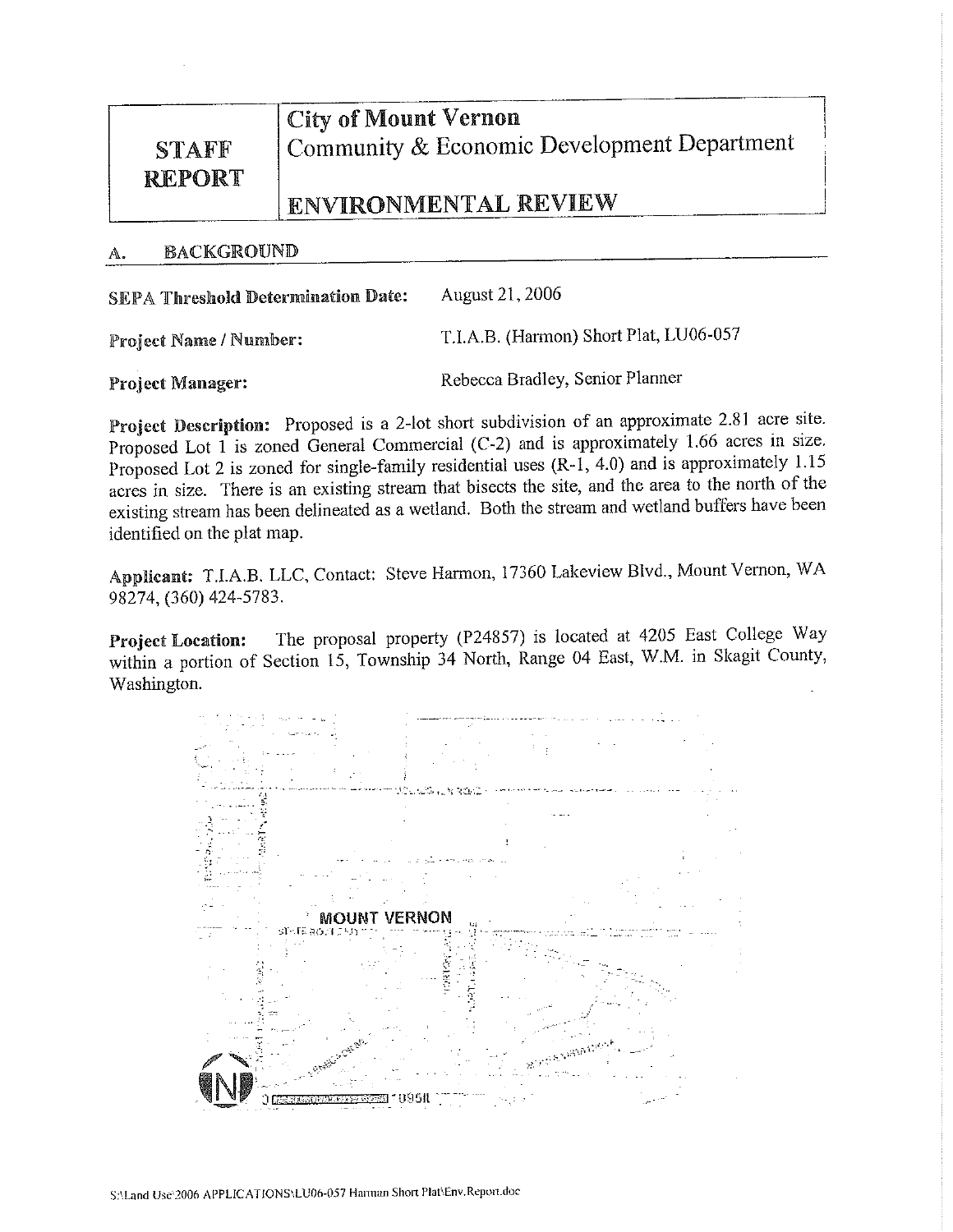#### **RECOMMENDATION** В.

Based on analysis of probable impacts from the proposal, the Responsible Official has made the following Environmental Determination:

|   | DETERMINATION OF<br>NON-SIGNIFICANCE      | DETERMINATION OF<br>NON - SIGNIFICANCE -<br>MITIGATED.                           |
|---|-------------------------------------------|----------------------------------------------------------------------------------|
| X | Issue DNS with a 10 day<br>Appeal Period. | Issue DNS-M with a 10 day Appeal<br>Period.                                      |
|   |                                           | Issue DNS-M with 15 day Comment<br>Period followed by a 10 day Appeal<br>Period. |

#### MITIGATION MEASURES  $\mathbb{C}.$

None outside of mandatory code compliance.

Advisory Notes to Applicant:

The following notes are supplemental information provided in conjunction with the environmental determination. Because these notes are provided as information only, they are not subject to the appeal process for environmental determinations.

See Section E – Comments of Reviewing Departments

#### ENVIRONMENTAL IMPACTS D.

In compliance with RCW 43.21 C. 240, project environmental review addresses only those project impacts that are not adequately addressed under existing development standards and environmental regulations.

Has the applicant adequately identified and addressed environmental impacts anticipated to occur in conjunction with the proposed development?

#### 1. Earth

Impacts: None, as no site work is proposed as part of the proposed short plat.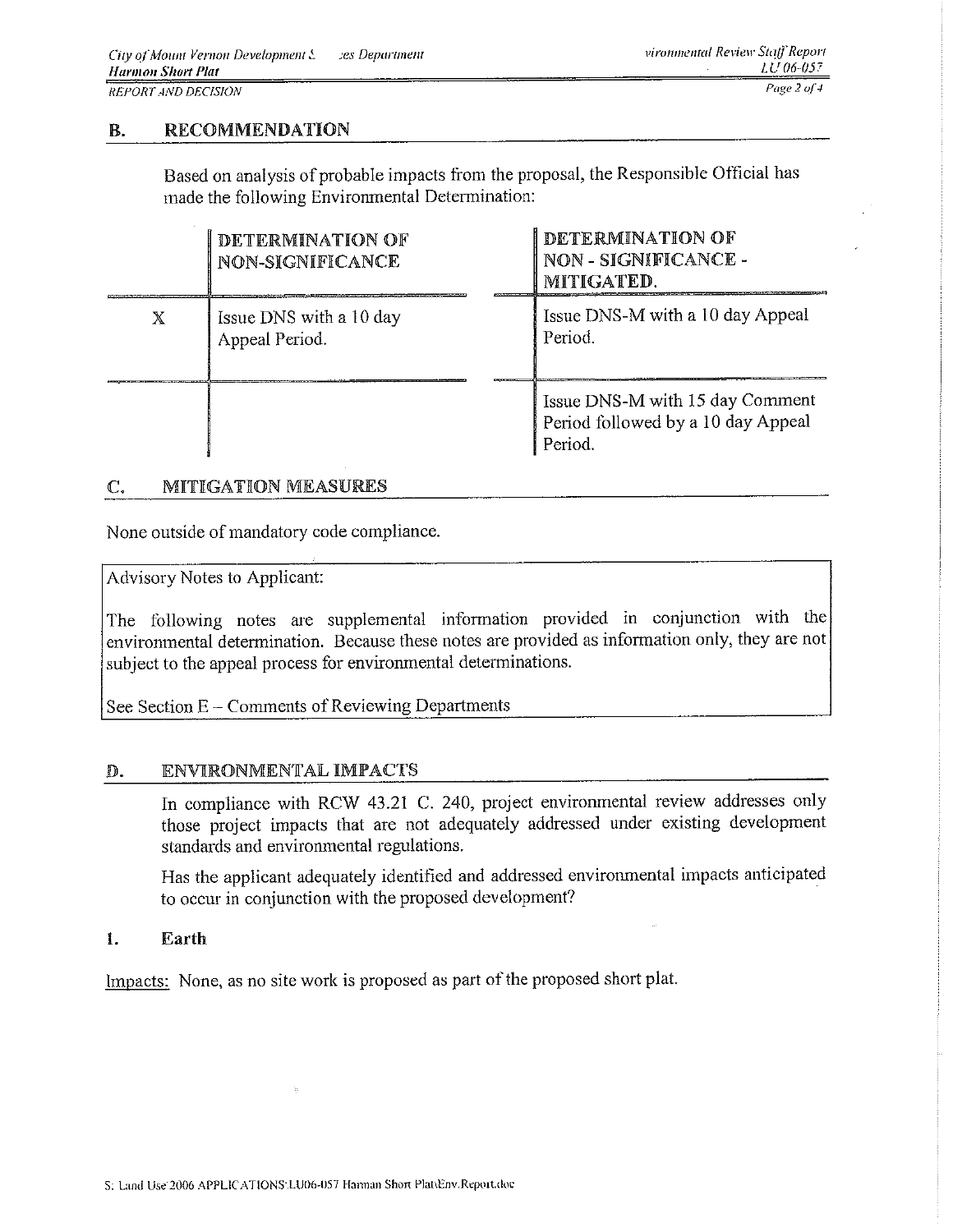Mitigation Measures: The City's existing standards and regulations for erosion control will be adopted and included in an Erosion Control Plan when and if site development is under taken. Staff has deemed these standards sufficient to control sedimentation and erosion. The contractor will also be required to employ Best Management Practices as prescribed in the Department of Ecology's Storm Water Management Manual for Western Washington. These standards will be in place prior to any on-site construction activity and maintained throughout the project.

Nexus: NA

#### $\overline{2}$ . Water

None, the on-site stream and wetland both have the requisite buffers identified on the Impacts: face of the short plat. No work is proposed within or near either the stream or wetland areas.

Mitigation Measures: None required. The applicant shall comply with City, State and Federal regulations. A split rail fence shall be installed along the wetland and stream buffer boundaries and, in prominent locations, a wetland identification sign shall be posted. Any proposed alternative to the split rail fence requirement shall be approved by the Community & Economic Development Director.

Nexus: NA

#### $\mathcal{R}_{\mathcal{L}}$ Transportation

Impacts: None, no change in use for the existing buildings is proposed at this time.

Mitigation Measures: When and if this site is re-developed, truck trips during the construction phase of the project will not be allowed during the a.m. and p.m. peak hours to avoid conflicts with traffic circulation

Nexus: Chapter 14.10 Concurrency Management and Chapter 9.28 Noise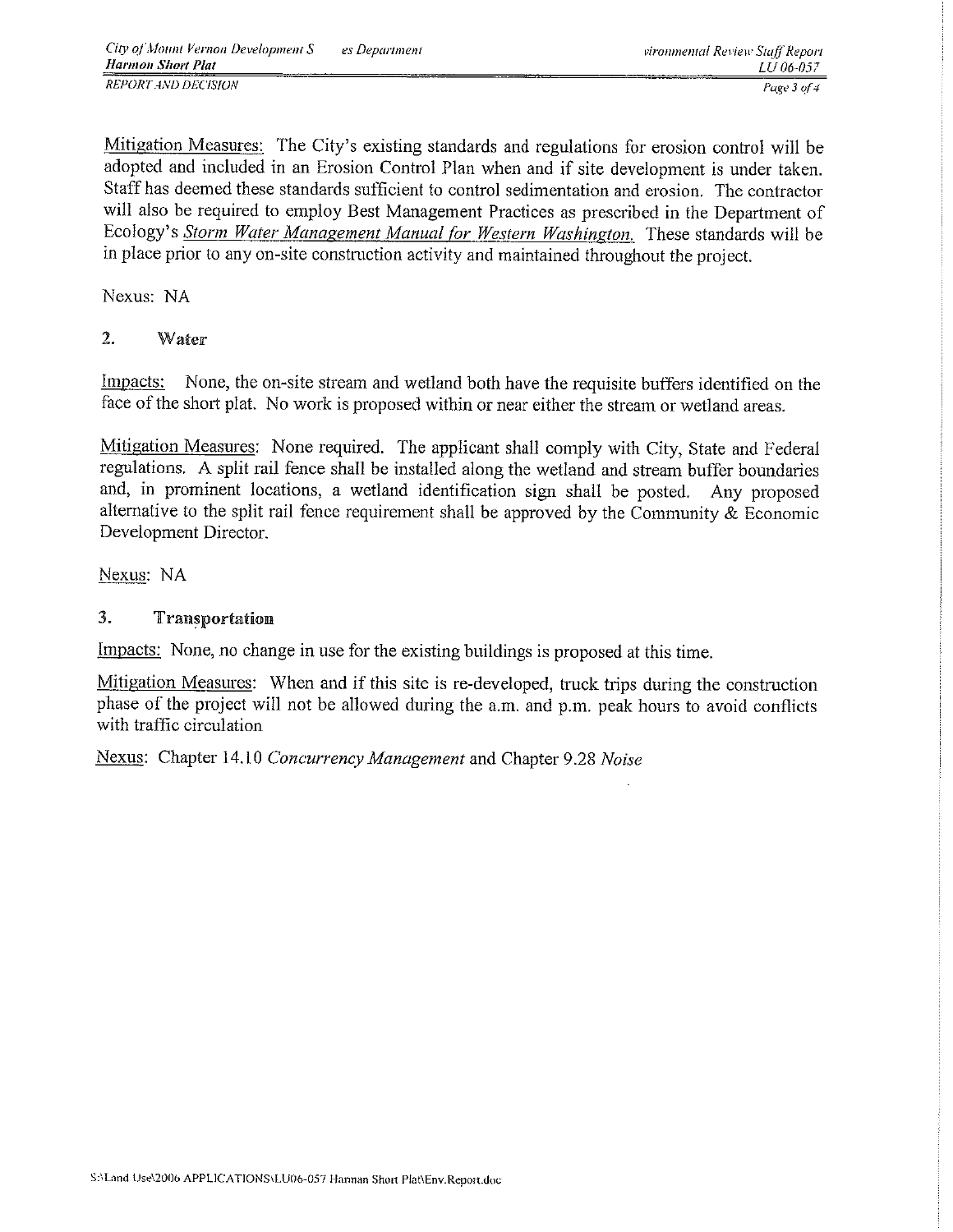#### E. **COMMENTS OF REVIEWING DEPARTMENTS**

The proposal has been circulated to City Departmental / Divisional Reviewers for their review. Where applicable, these comments have been incorporated into the text of this report as Mitigation Measures and/or Notes to Applicant.

- Copies of all Review Comments are contained in the Official File.
- $X$ Copies of received Review Comments are attached to this report
- $\mathbf{1}$ . Comments from Dennis Carlson, Development Review Engineer, dated March 2. 2006, that is attached.

#### **Environmental Determination Appeal Process:** Appeals of the environmental determination must be filed in writing on or before 4:30 PM September 11, 2006 (10 days from the date of publication).

Appeals must be filed in writing together with the required \$100.00 application fee to: Hearing Examiner, City of Mount Vernon, P.O. Box 809, Mount Vernon, WA 98273. Appeals to the Examiner are governed by City of Mount Vernon Municipal Code Section 15.06.215. Additional information regarding the appeal process may be obtained from the City of Mount Vernon Development Services Department, (306)336-6214. This DNS is issued after using the optional DNS process in WAC 197-11-355. There is no further comment period on this DNS. There is a 10 day appeal period.